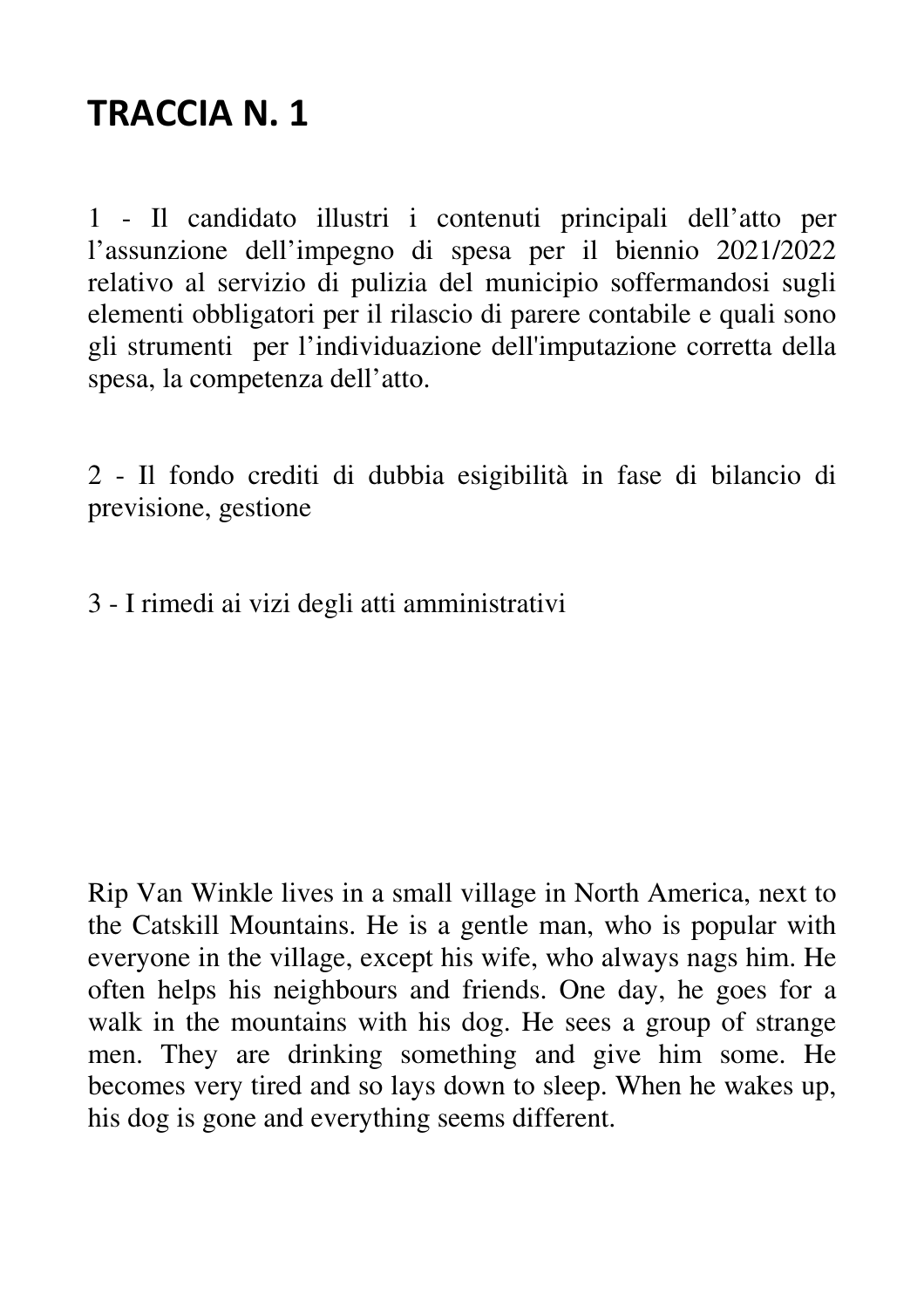1 - Il candidato illustri cosa farebbe e come procederebbe nel caso in cui non fossero più soddisfatti gli equilibri di bilancio

2 - L'iter di predisposizione, approvazione e documentazione del bilancio di previsione

3 - Il candidato illustri il regolamento di contabilità dell'ente: approvazione, utilizzo, contenuti e adempimenti successi all'adozione

Othello is one of William Shakespeare's four greatest 'tragedy' plays. The protagonist, Othello, is a Moor (from northern Africa) who has risen from very poor and humble beginnings to become a general in the Venetian army. At the beginning of the play, Othello secretly marries Desdemona, the rich and beautiful daughter of a Venetian senator. The play deals with the themes of jealousy, insecurity, loyalty, and anger and, as with all Shakespearian tragedies, has a fatal outcome.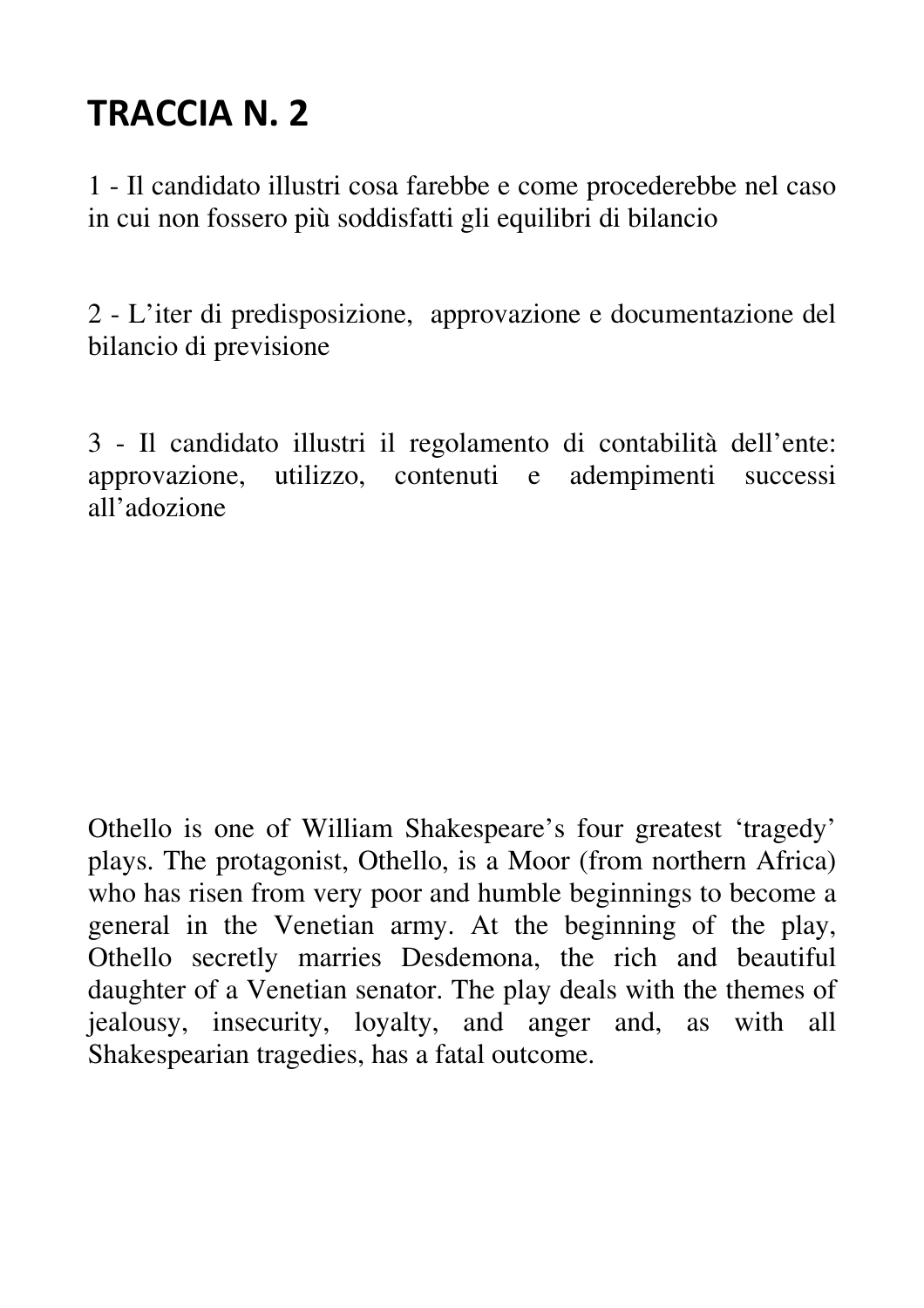1 - Le variazioni di bilancio nei servizi per conto terzi illustrando i contenuti dell'atto

2 - Con riferimento alle diverse tipologie di entrata come si individua la scadenza del credito

3 - Il candidato illustri la potestà regolamentare dell'Ente

Emily Dickinson was an American poet, born in 1830 to highlyeducated parents. She was a very private person and, over time began to withdraw from people and society, preferring to spend time alone. Some believe her reclusive lifestyle was partly due to depression caused by the early death of many of her friends and family members. During her lifetime she published very few poems, and it was only after her death that a collection of nearly 1.800 poems was found by her younger sister.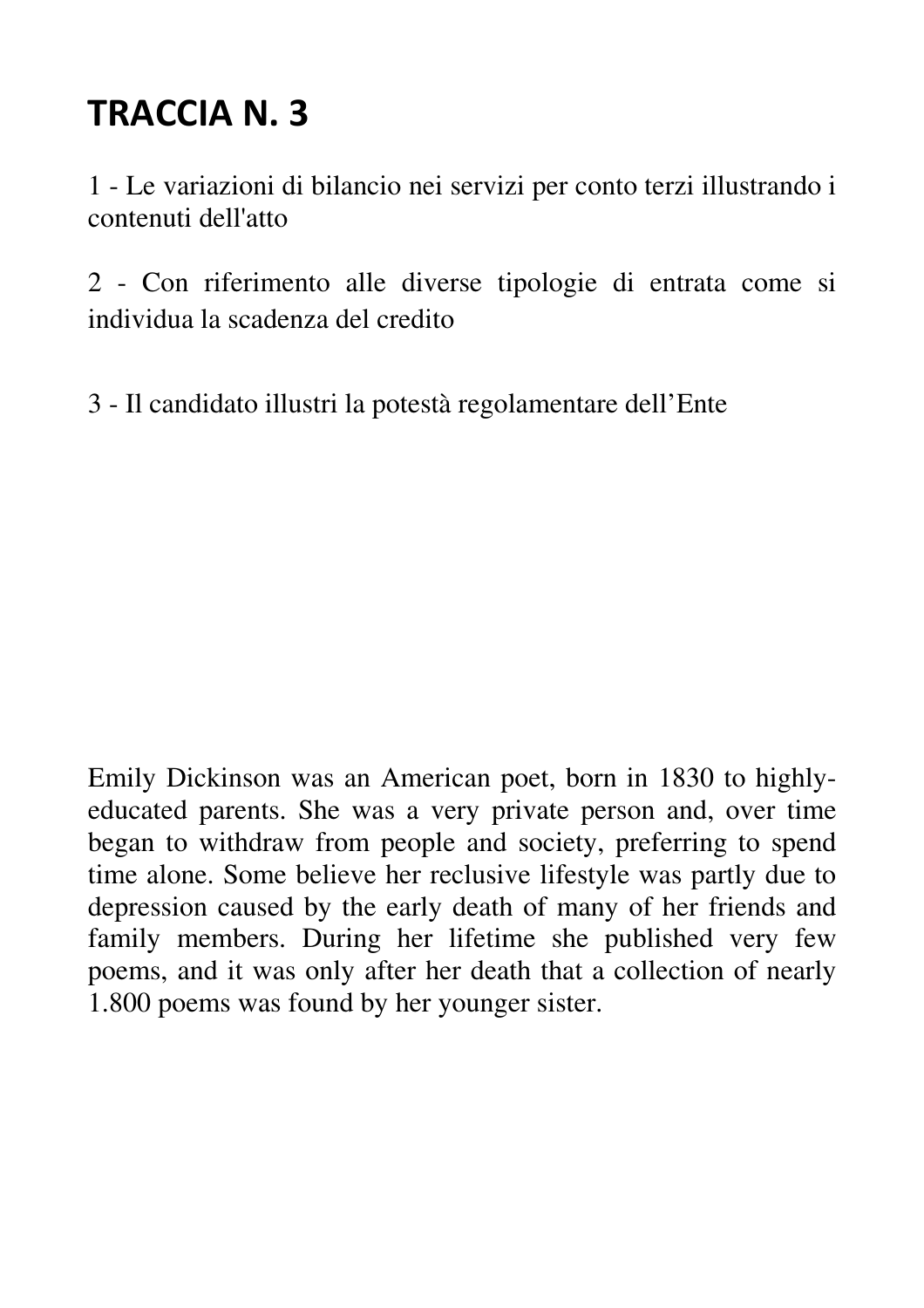1 - Accertamento proventi sanzioni al codice della strada. Il candidato illustri i contenuti principali dell'atto e gli elementi obbligatori per il rilascio di parere contabile, la competenza dell'atto

2 - L'iter di predisposizione, approvazione e documentazione costitutiva del rendiconto

3 – Lo statuto dell'ente locale

Lan is from Vietnam. She and her family live in a modern block of flats in Ho Chi Minh City. It's near her school and the shops so it's very convenient. There's even a communal garden with tropical plants and flowers for all the residents to enjoy. At the weekends, Lan sometimes goes to the countryside one hour from the city where her aunt, uncle and cousins live. Their house is in the traditional Vietnamese style.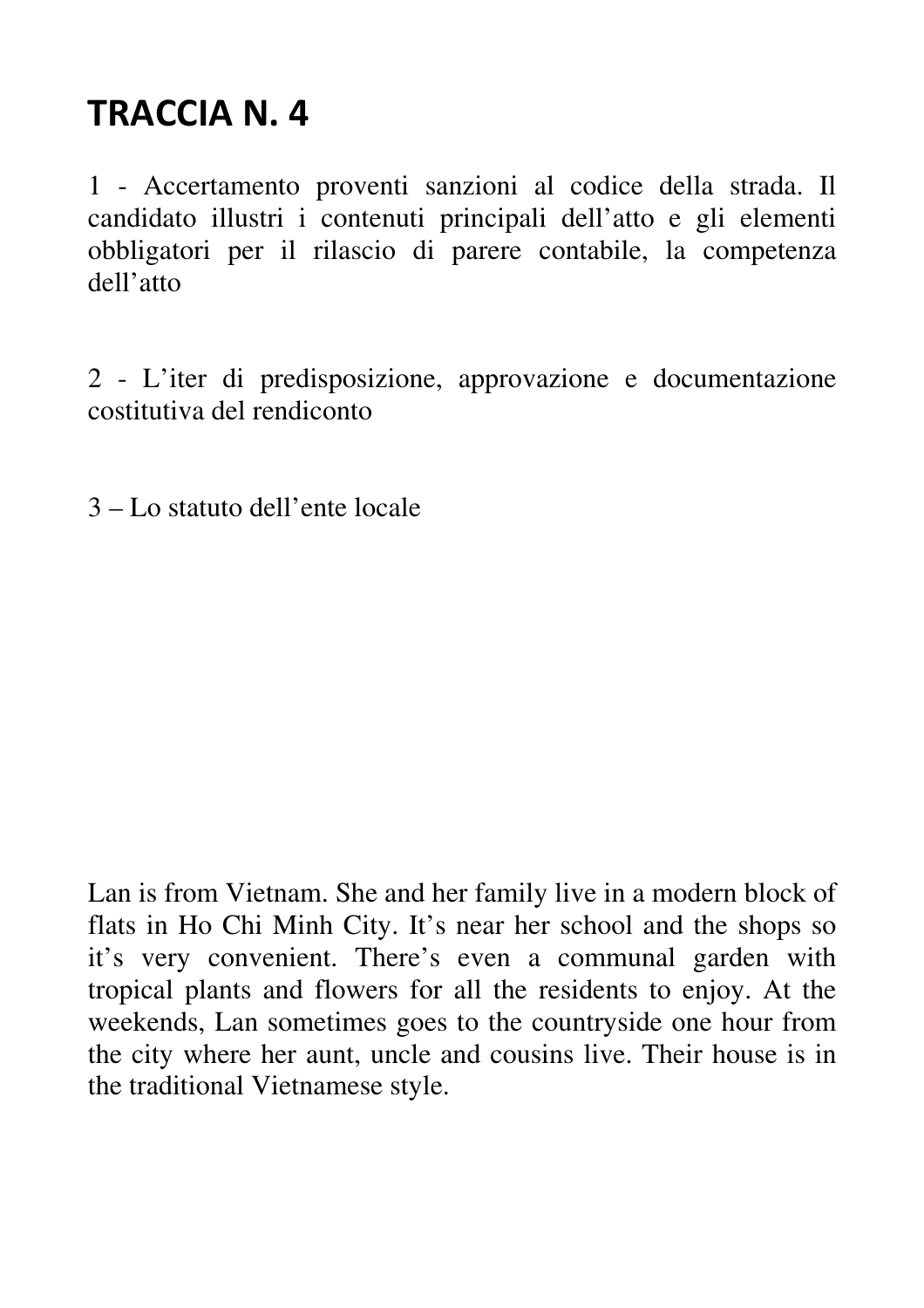1 - Illustrare le variazioni di bilancio e predisporre una variazione di competenza del responsabile del settore finanziario

2 - Il Candidato illustri la struttura del bilancio di previsione di cui all'allegato 9 del DLgs.118/2011

3 - Le cause di nullità e annullabilità dei provvedimenti amministrativi

Oddur comes from Iceland. He lives in a colourful house on the outskirts of Reykjavik. It's modern with three bedrooms, a living room, a kitchen, a bathroom and a garage for the two family cars. However, his grandparents live in the countryside in an Icelandic turf house. These are the traditional houses and they have exterior grass roofs and walls to provide extra insulation in the harsh climate. When he's visiting his grandparents, Oddur sleeps in a bed made of wood under the roof and it's very cosy.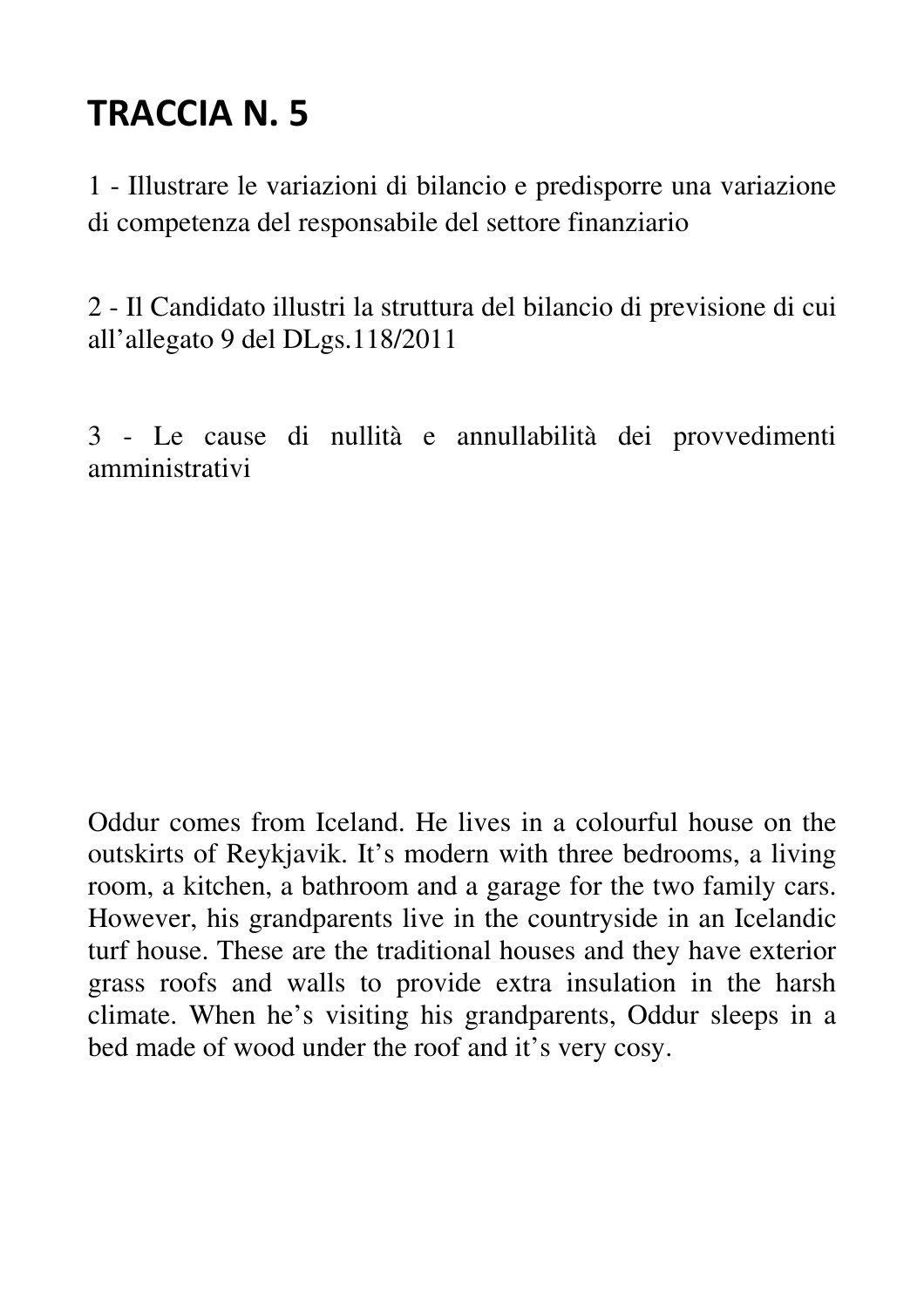1 - L'anticipazione di Tesoreria

2 - Illustrare l'impostazione del conto del bilancio dell'ente così come previsto dall'allegato 10 DLgs 118/2011

3 - Il candidato illustri genericamente il TUEL 267/2000

A Tale of Two Cities is set in London and Paris in the time before and during the French Revolution. It is a historical novel that looks at the relationship between the rich and poor in Paris, focusing on how the aristocracy treat the peasants badly before the revolution and the terrible things that happen to the aristocracy during the revolution. It tells the story of a number of characters who live in Paris and London, and compares life in the two cities at this time.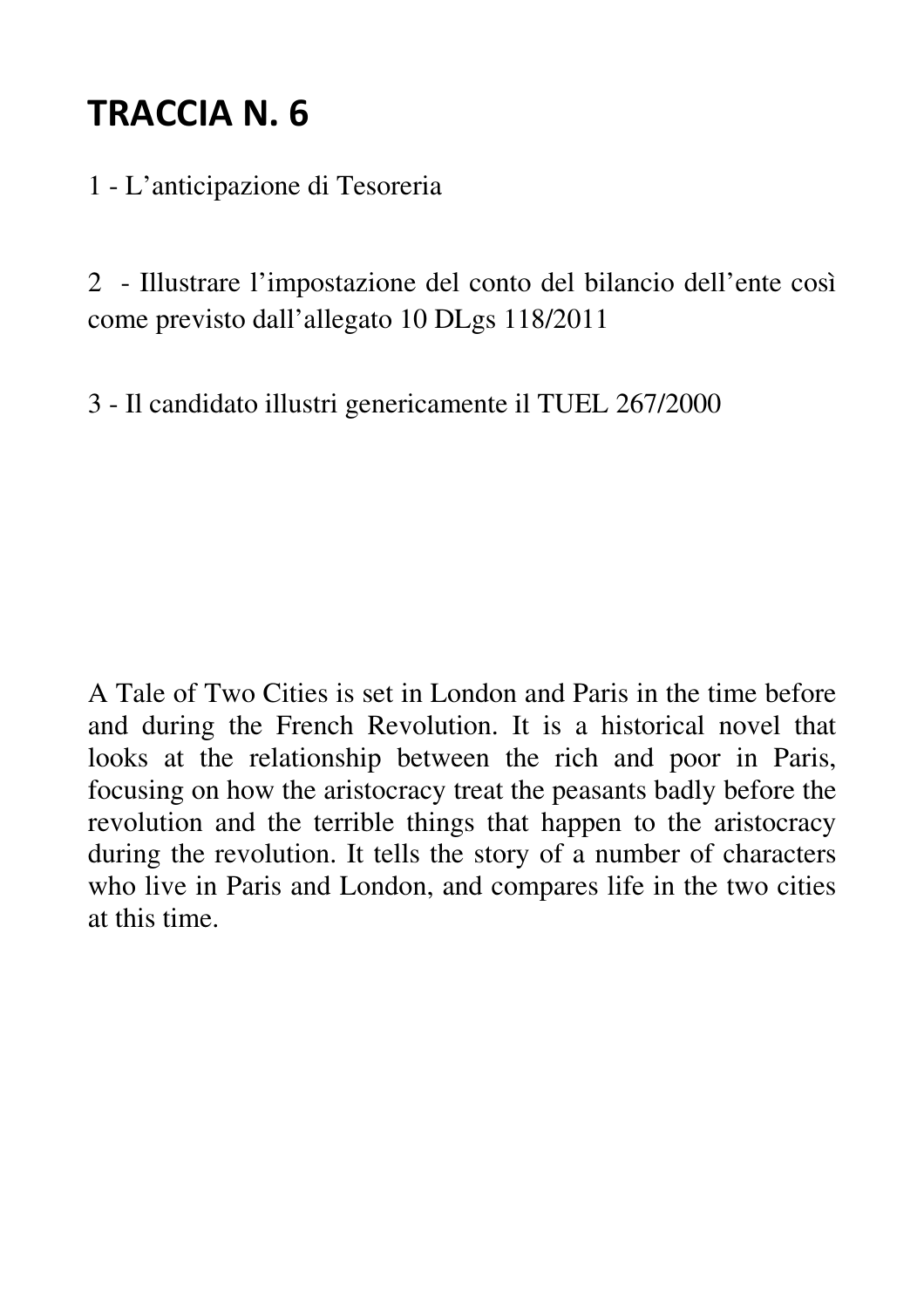1 - A seguito della sottoscrizione del nuovo contratto di lavoro per le funzioni locali relativo al triennio economico 2019-2021 si rende necessario provvedere all'iscrizione a bilancio delle somme necessarie per il pagamento degli emolumenti ai dipendenti.

Dove si reperiscono i fondi, quale atto è necessario. Il candidato illustri dettagliatamente in ogni sua parte l'atto e le procedure.

2 - Il candidato parli degli equilibri di bilancio

3 - Le forme associative degli enti locali

Domestic robots first appeared in 2002 in the form of a robot vacuum cleaner. But now, scientists at Waseda University in Japan are working on a robot that does the job of a nurse and could help older people to live independent lives. The Twendyone Nursebot can carry a person, help cook food, and even bring them breakfast! The robot is the size of an adult woman and moves around on a large wheel. It has two cameras for 'eyes', four fingers on each hand, and can pick up an object the size of a coin!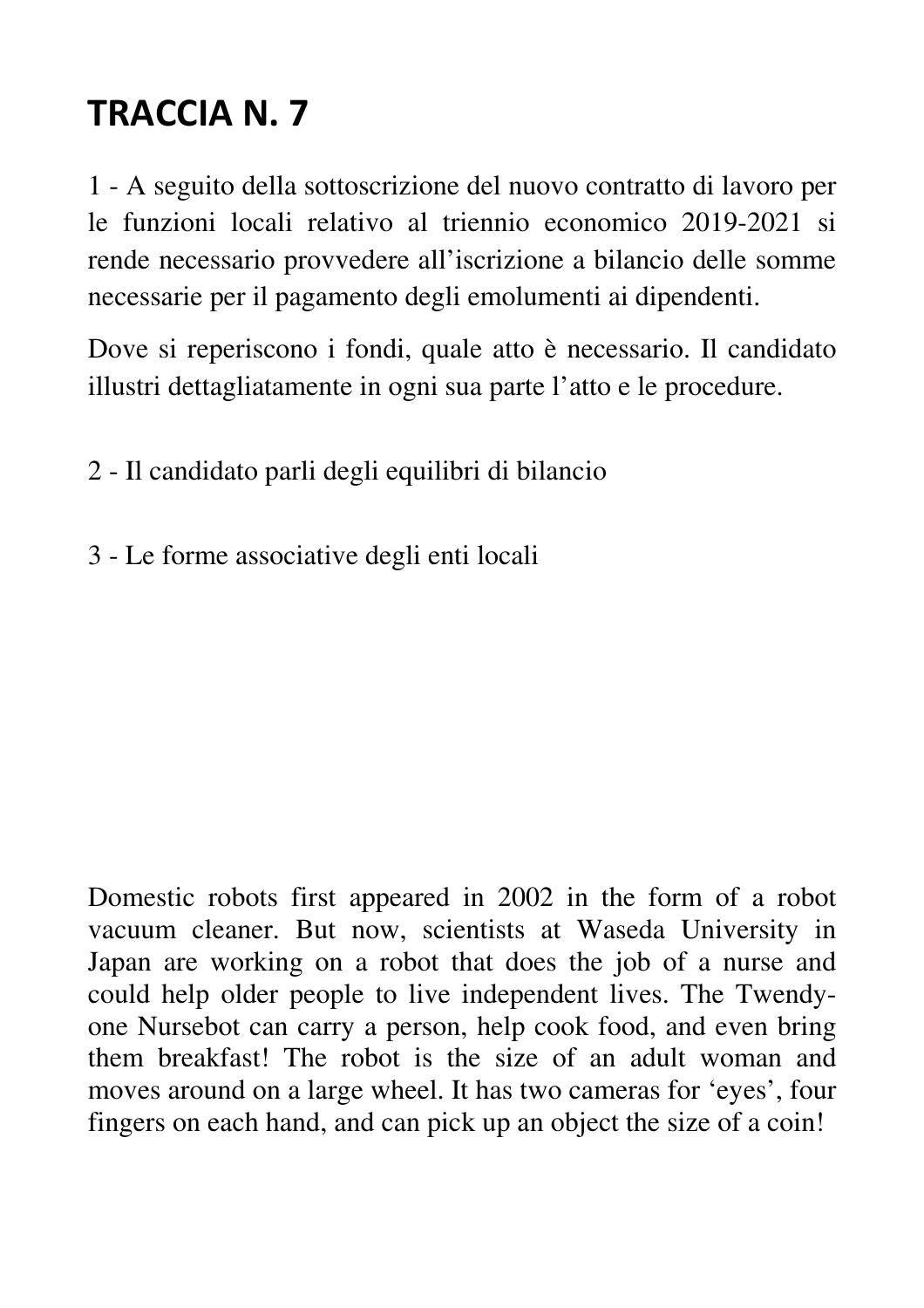1 - Impostare una determinazione di impegno di spesa per acquisto di cancelleria per un importo di €. 2.000,00 oltre IVA relativo all'annualità 2021

2 - Quando un'obbligazione si intende giuridicamente perfezionata, quando diviene esigibile e come avviene la registrazione contabile

3 - Il candidato illustri l'iter di approvazione di una deliberazione di mero atto di indirizzo da parte della Giunta Comunale

Milton Keynes is a typical English town, full of buses, cars and taxis. But here there's a difference: some of the cars don't have drivers! Three LUTZ Pathfinder driverless vehicles appeared in September 2015. They travel at 15 mph and use sensors to detect other vehicles and people. The vehicles are going to be used as taxis but aren't being used yet because the car still needs a 'brain'. Scientists at Oxford University are working on this and hope that they can begin a trial on the streets of London soon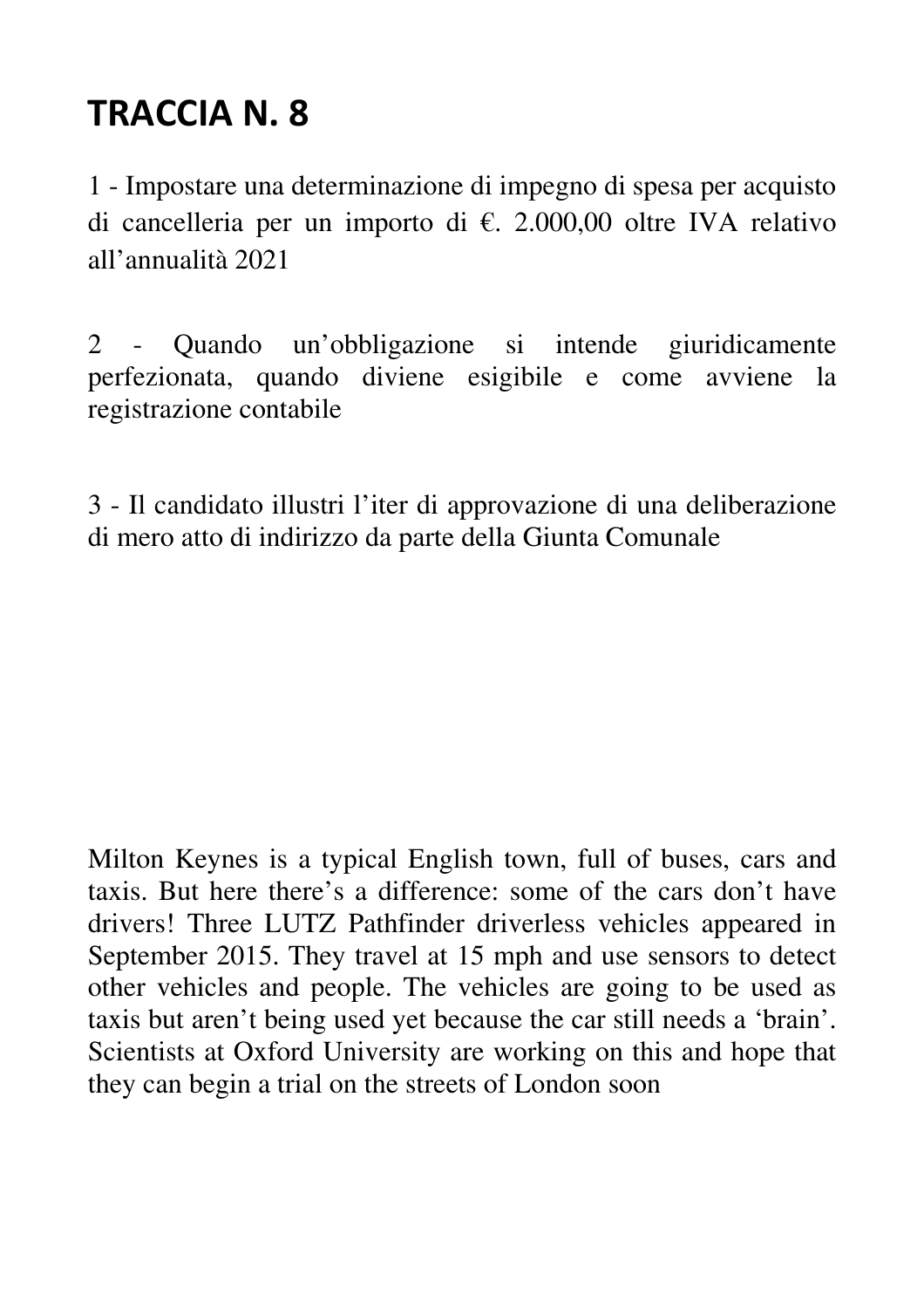1 - La gestione contabile degli incentivi per le funzioni tecniche

2 - Il candidato illustri le principali tipologie di variazioni che possono essere apportate al bilancio illustrandone i presupposti, l'iter, gli organi competenti ed i limiti temporali per la loro assunzione.

3 - Funzioni e compiti del comune

Farming is a difficult job, so some farmers in California had an idea to make their job easier. They designed a robot to help them with their lettuces. Lettuce Bot moves along the rows of plants and identifies which are small lettuces and which are weeds. It has a database of more than a million images to help it identify the plant. It then sprays pesticide on the weeds and leaves the lettuces. Some farmers in France are using robots to check and harvest their grapes, called Wall-Ye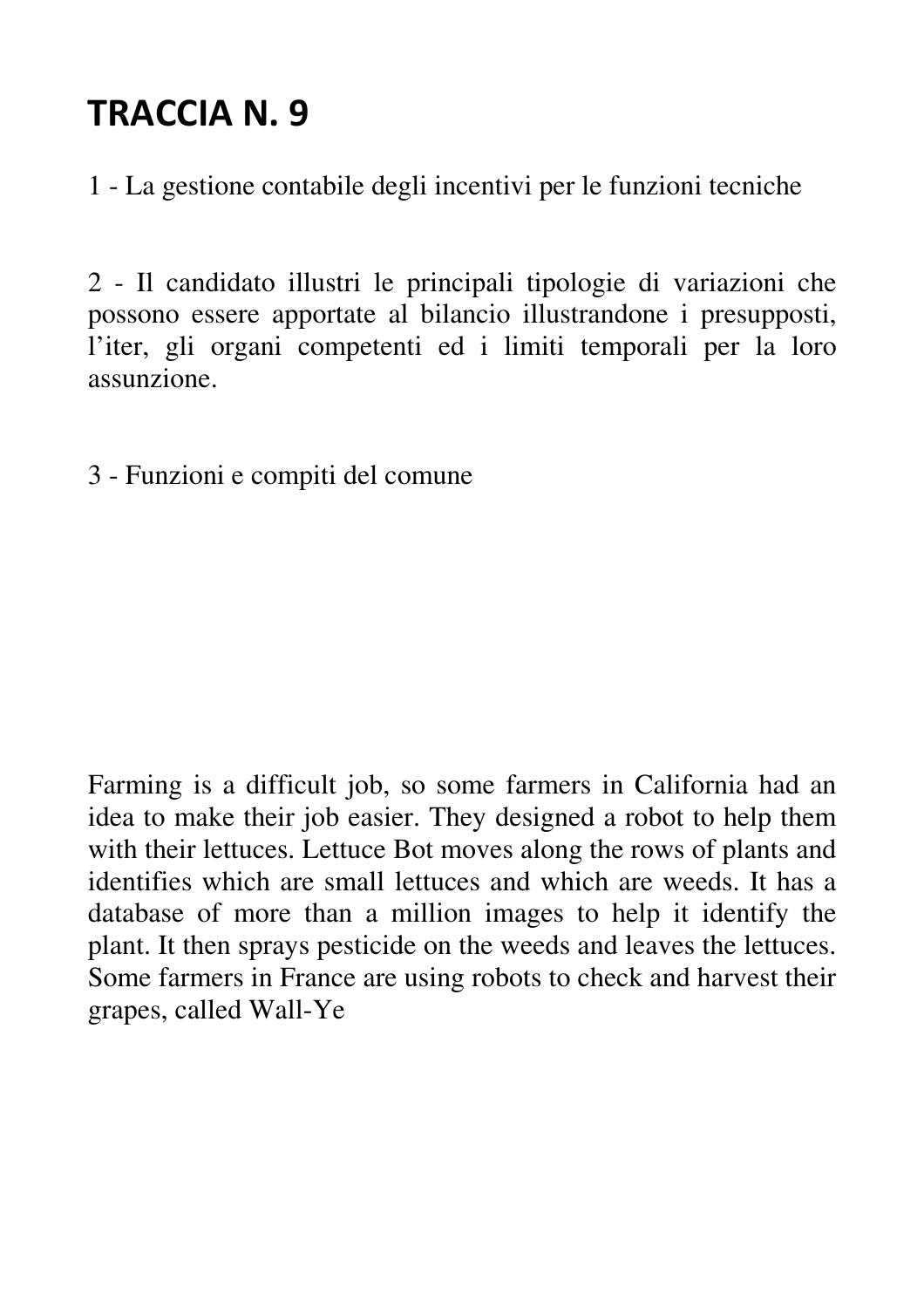1 - L'ufficio cultura ha la necessità di assumere un impegno di spesa per diritti SIAE per l'organizzazione di un evento, ma non ha la disponibilità necessaria sull'apposito capitolo. A quale tipologie di atti si può ricorrere per il reperimento delle somme necessarie, ne illustri i contenuti e la competenza.

- 2 Il candidato illustri il riaccertamento dei residui
- 3 Il candidato illustri le competenze del sindaco

My grandfather is the oldest and most important person in our village. He doesn't know anything about the modern world, he can't use a computer or drive a car, and I know he can hardly read and write, but he's very wise and intelligent. He lives in our family home and my mum takes care of him, which is the tradition here. In my society, we treat our elderly with a lot of respect because they have the knowledge and experience of so many years of living.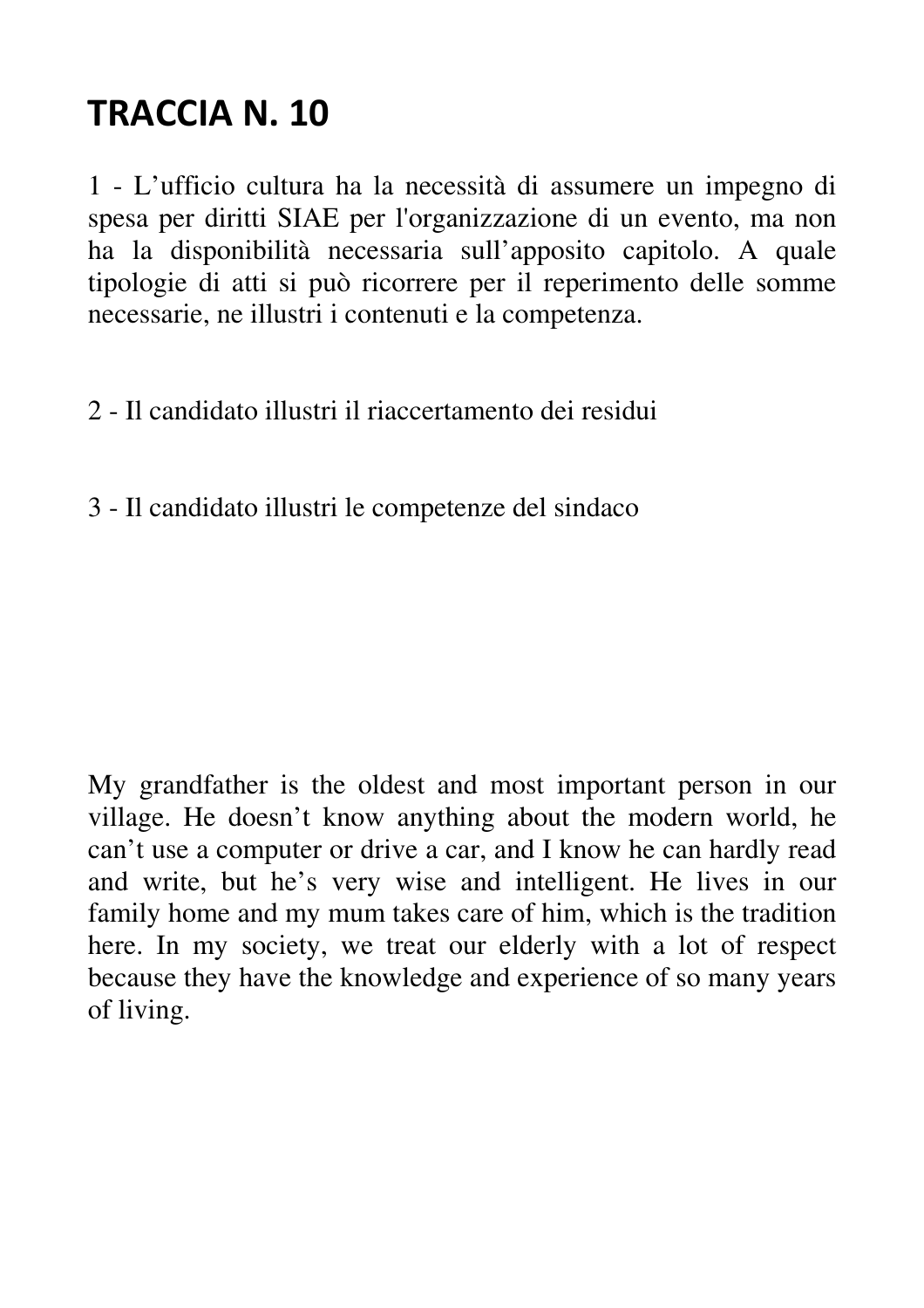1 - Impostare una generica variazione di bilancio afferente la parte corrente sia di entrata che di spesa

2 - Trattando di spese, quale è la differenza tra scadenza dell'obbligazione e scadenza di una fattura? Se queste avvengono nell'anno successivo rispetto a quello corrente cosa generano, come vanno gestite

3 - Il Consiglio Comunale: elezione, composizione, funzionamento, permessi, compensi dei consiglieri.

What is fast fashion? Fast fashion is the term to describe how many of us buy cheap clothes that we wear for a short time, then throw away. Americans buy one billion garments from China every year, and a survey showed that most women in the UK wear a new item of clothing seven times. The critical aspects of this system are linked to the exploitation of labor (often women and children), but also to the disposal of excess production and garments, destined for landfills because they cannot be recycled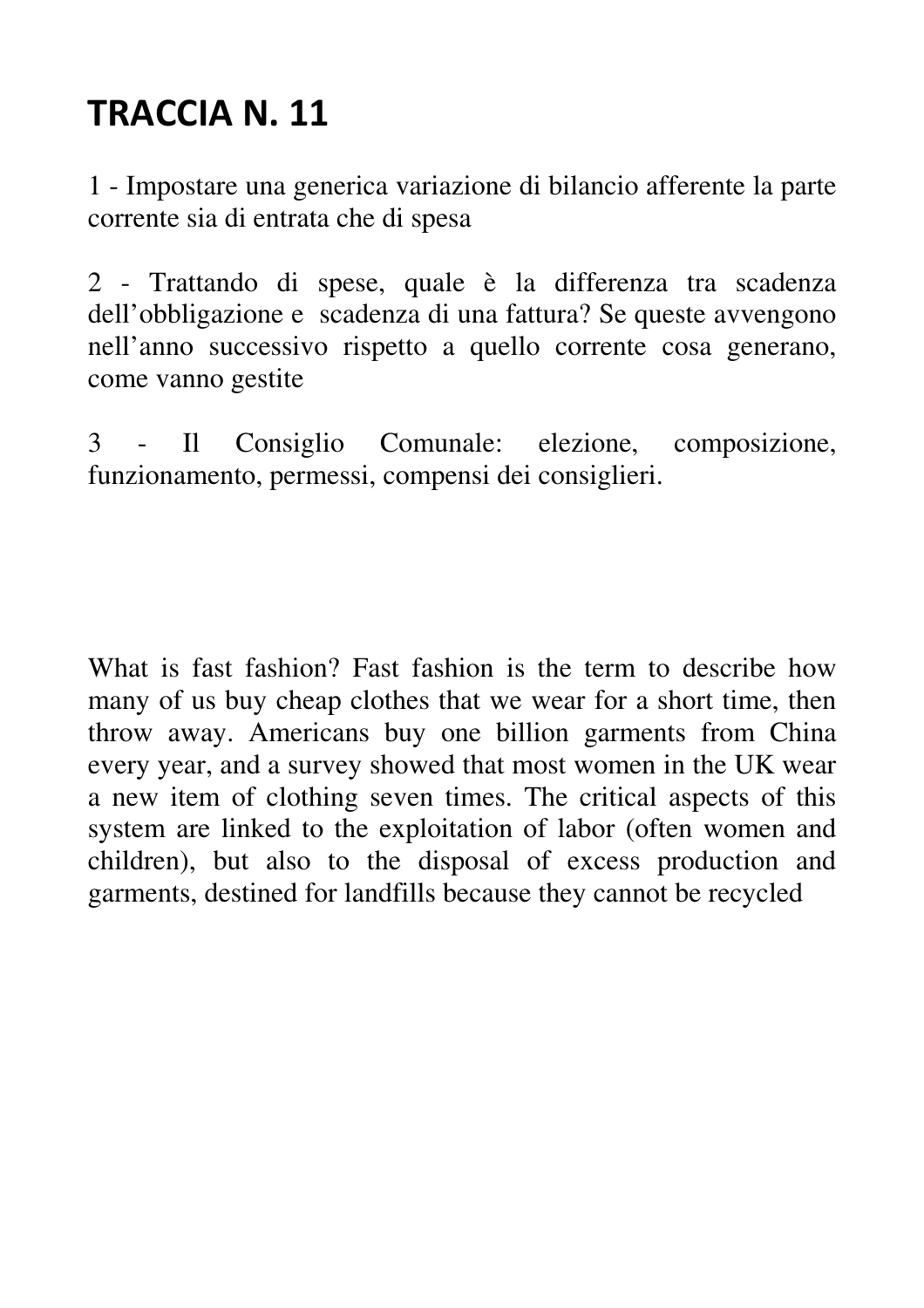1 - Le entrate e le spese non ricorrenti

2 - Il fondo pluriennale vincolato: cos'è – come si determina – illustrare dal punto di vista contabile come viene esposto in bilancio

3 - Il candidato illustri le competenze del Consiglio comunale

Every year, people all over the world buy a total of two billion Tshirts. In many countries, cotton clothes are cheap, but what is the true cost of these T-shirts? Is your T-shirt green?

Cotton is a natural fibre, but it has a terrible impact on the environment. Cotton production uses a lot of water and energy, as well as 25% of the world's pesticides. Even if your new T-shirt is cheap, the environmental cost can be high.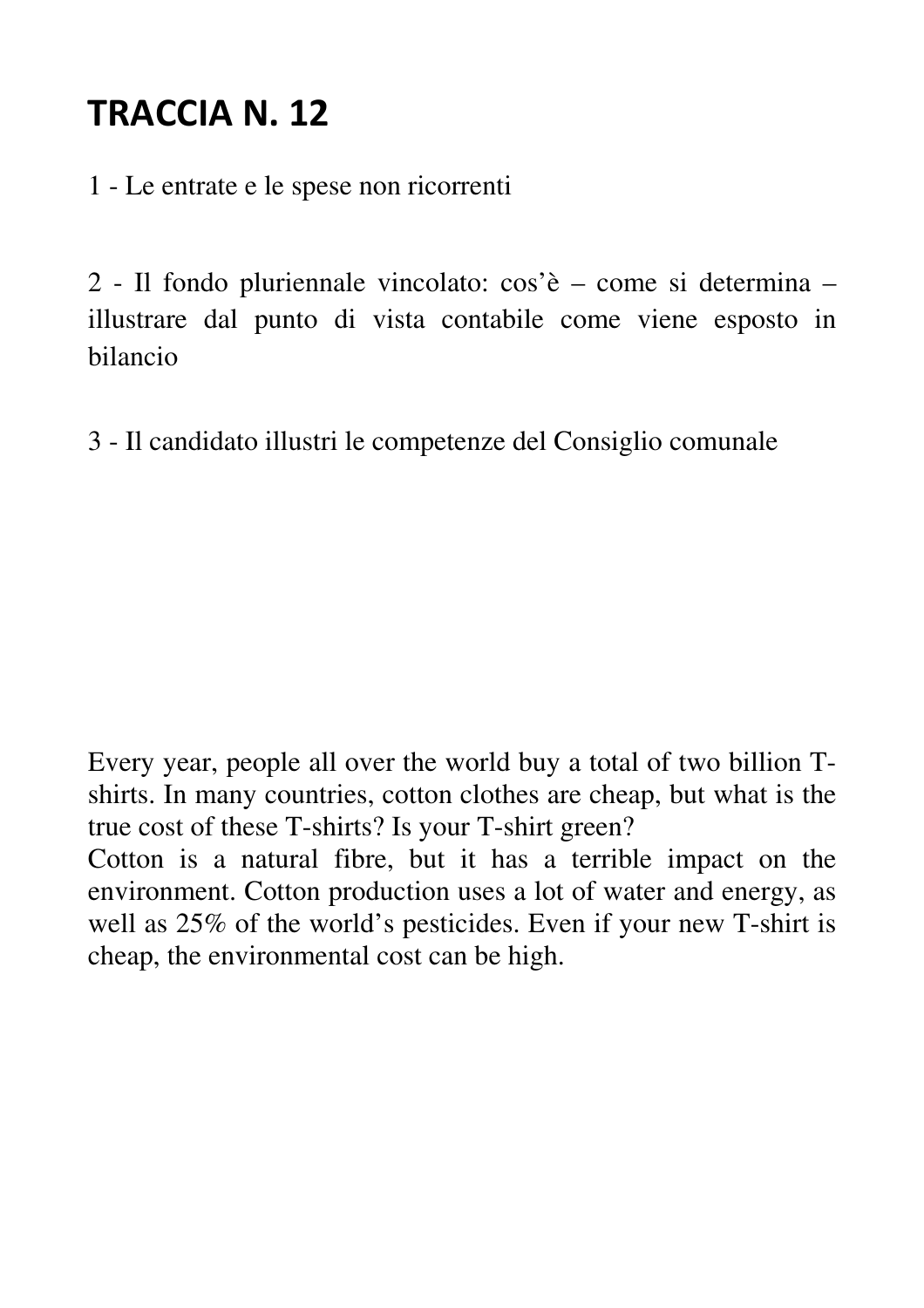1 - Il candidato tratti in maniera completa la variazione di peg disposta dal responsabile di area: presupposti, motivazioni, caratteristiche e completi l'esposizione con un caso concreto.

2 - In tema di entrate di bilancio: indicare le fasi dell'entrata e le procedure di accertamento

3 - L'elezione del Sindaco

We have a bit of a reputation for perhaps not spending as much time as we should in the workplace, but this really is a stereotype! I think one of the reasons is because we're known for the siesta, that little sleep people say we take in the middle of the day. But I actually don't know anyone who has a siesta. It's nothing but a myth nowadays! It really is advisable to have a siesta in the summer because it's very hot, but people never do during the week because they're too busy working.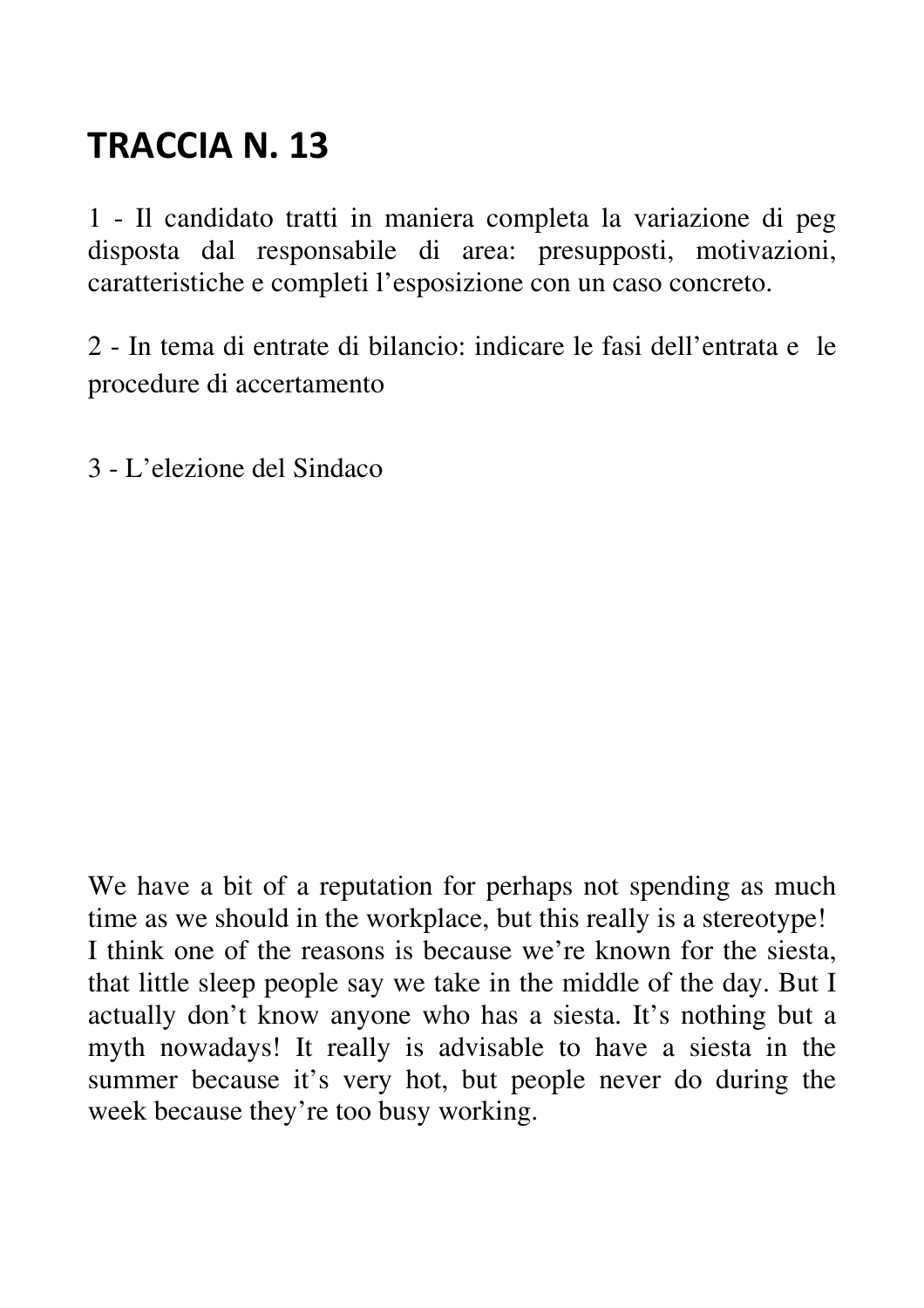1 – Fondo di riserva: il candidato parli del fondo di riserva , imposti la deliberazione di prelievo dal fondo di riserva e specifichi gli adempimenti successivi all'adozione della deliberazione

2 - Il candidato illustri il piano dei conti finanziario, a cosa serve e quali informazioni dà come è strutturato e in quale fase della gestione del bilancio è necessario.

3 - Il candidato illustri la figura del Segretario Comunale

Generally, I think people in the UK respect older people. But life is very busy here and perhaps we don't always have a lot of time for the elderly. There are about 11 million people over the age of 65 in this country and an average of 3.5 million older people live alone. It isn't really the tradition for our grandparents to live with us when they grow old, and my grandfather lives in a residential home. It's quite common for the elderly to move to a place which can help them when they startindingit difficult to cope on their own.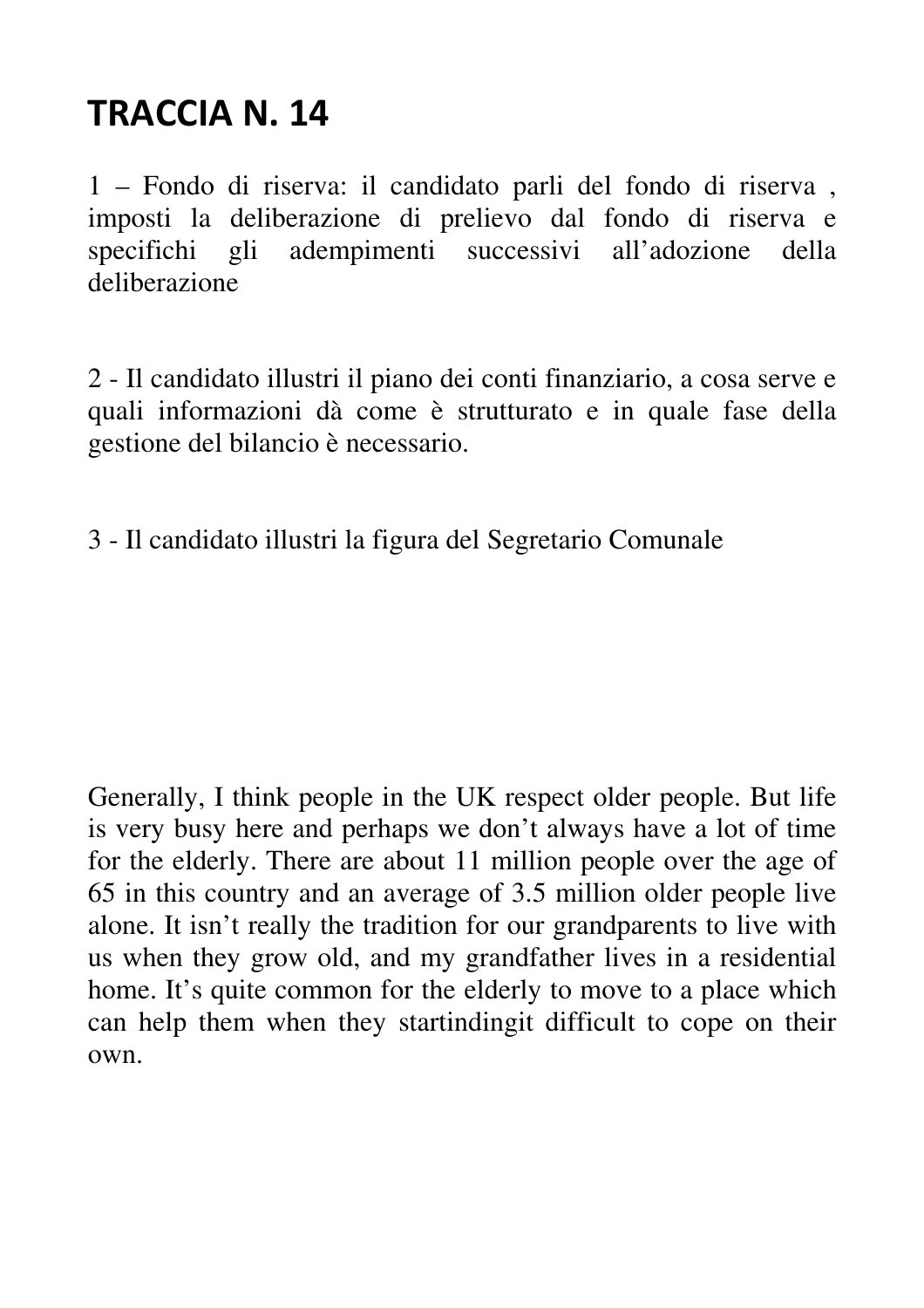1 - Il risultato presunto di amministrazione

2 - Il candidato tratti della parte entrate del bilancio del Comune illustrando nel dettaglio i tipi di entrata per titolo facendo degli esempi di voci iscrivibili nei vari titoli.

3 - Il candidato illustri le competenze della Giunta Comunale

Three quarters of elderly people live with their families in Japan. My grandmother Sayuri lives with us. In my country, we see the older generation as a link to the past. They've lived through many experiences and we youngsters can learn from them. When we address senior citizens, we use "San" at the end of their name as a sign of deep respect. To show our esteem for our older population, we also have a special celebration called "Respect for the Aged Day".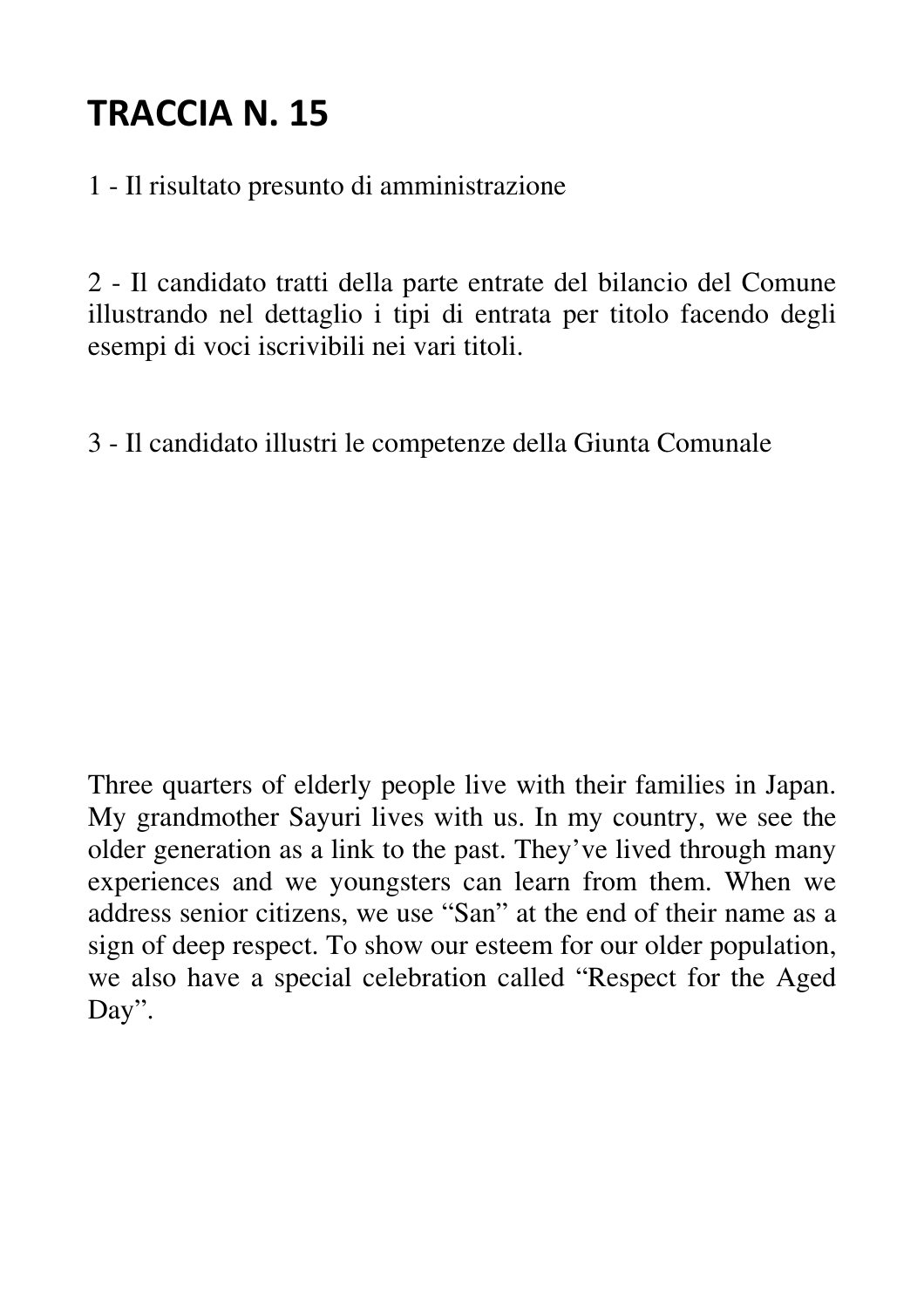1 - L'ufficio servizi sociali ha la necessità di erogare dei contributi a due famiglie bisognose, ma non ha la disponibilità necessaria sull'apposito capitolo di spesa quali azioni può intraprendere per il reperimento delle somme necessarie. Illustri il contenuto dell'atto e la competenza

2 - L'iter di predisposizione e di approvazione del DUP e il suo contenuto

3 - L'accesso agli atti della pubblica amministrazione

Kelvin Doe created his own youth radio station for Sierra Leone where he plays music and broadcasts news under the name of DJ Focus. A few years ago, some of his creations were noticed by university professors in the USA and Kelvin had the chance to travel there and present his ideas at a festival for inventors in New York. He has even given talks to engineering students at Harvard University. He really is remarkable!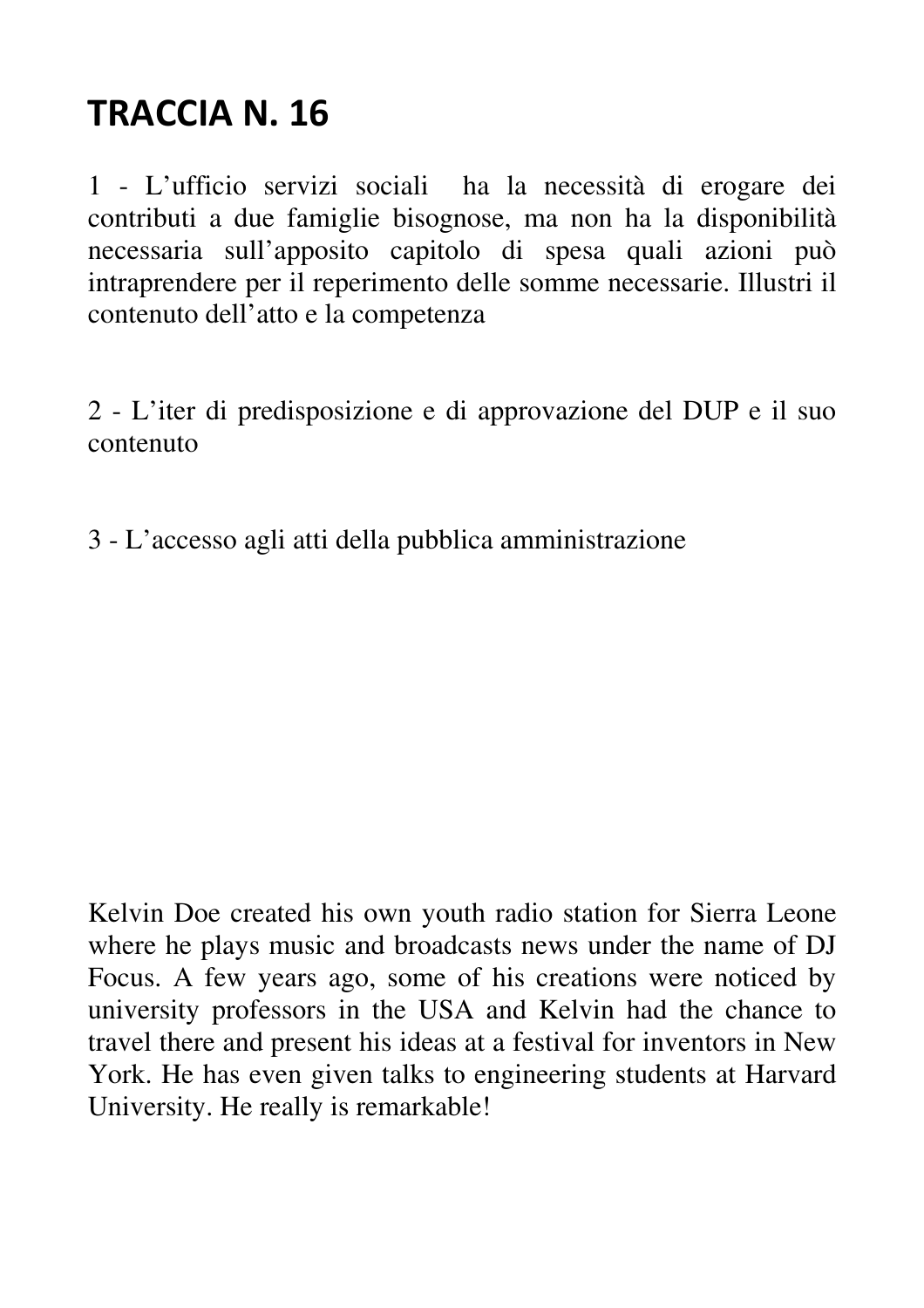1 - Impostare una variazione di bilancio che comporta variazione di cronoprogramma degli investimenti

2 - Il candidato tratti della parte uscite del bilancio del Comune illustrando nel dettaglio i tipi di uscita per titolo facendo degli esempi concreti di voci iscrivibili nei vari titoli

3 - Funzioni e responsabilità della dirigenza

In my city, we're all really proud of Kelvin Doe, the inventor with the most imagination in Freetown! He started inventing when he was four years old and he loves designing electronic solutions, especially for music, which is his passion. By the age of 13, Kelvin was already building radios, audio speakers and amplifiers from scrap metal and other materials he found in the rubbish. And he created his own youth radio station for Sierra Leone.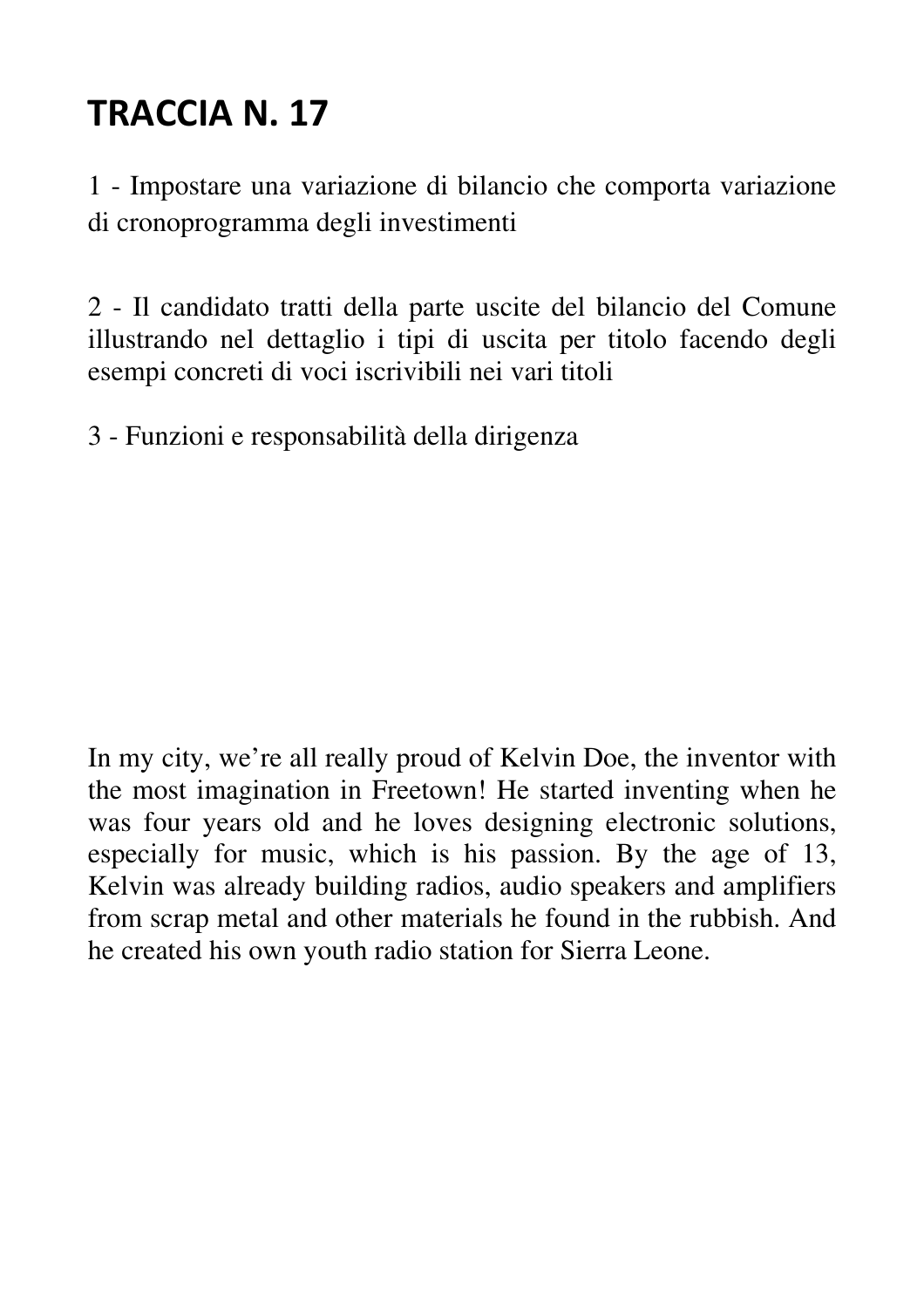1 - Il disavanzo di amministrazione

2 - Il servizio di economato dell'ente e gli agenti contabili : competenze, obblighi ed adempimenti di loro competenza

3 - Amministrazione trasparente: il candidato illustri le finalità, i contenuti e gli aggiornamenti richiesti

Did you know we have one of the longest working days that I know of? This is because we start at eight or nine in the morning, take an hour for lunch, and then we work from three or four in the afternoon until about eight o'clock in the evening. These are typical private sector working hours, although there are a lot of civil servants who only work until three o'clock. I wish I could be one of them! I have to work at the weekends sometimes too, and I hate that. My work/life balance could be better, I think!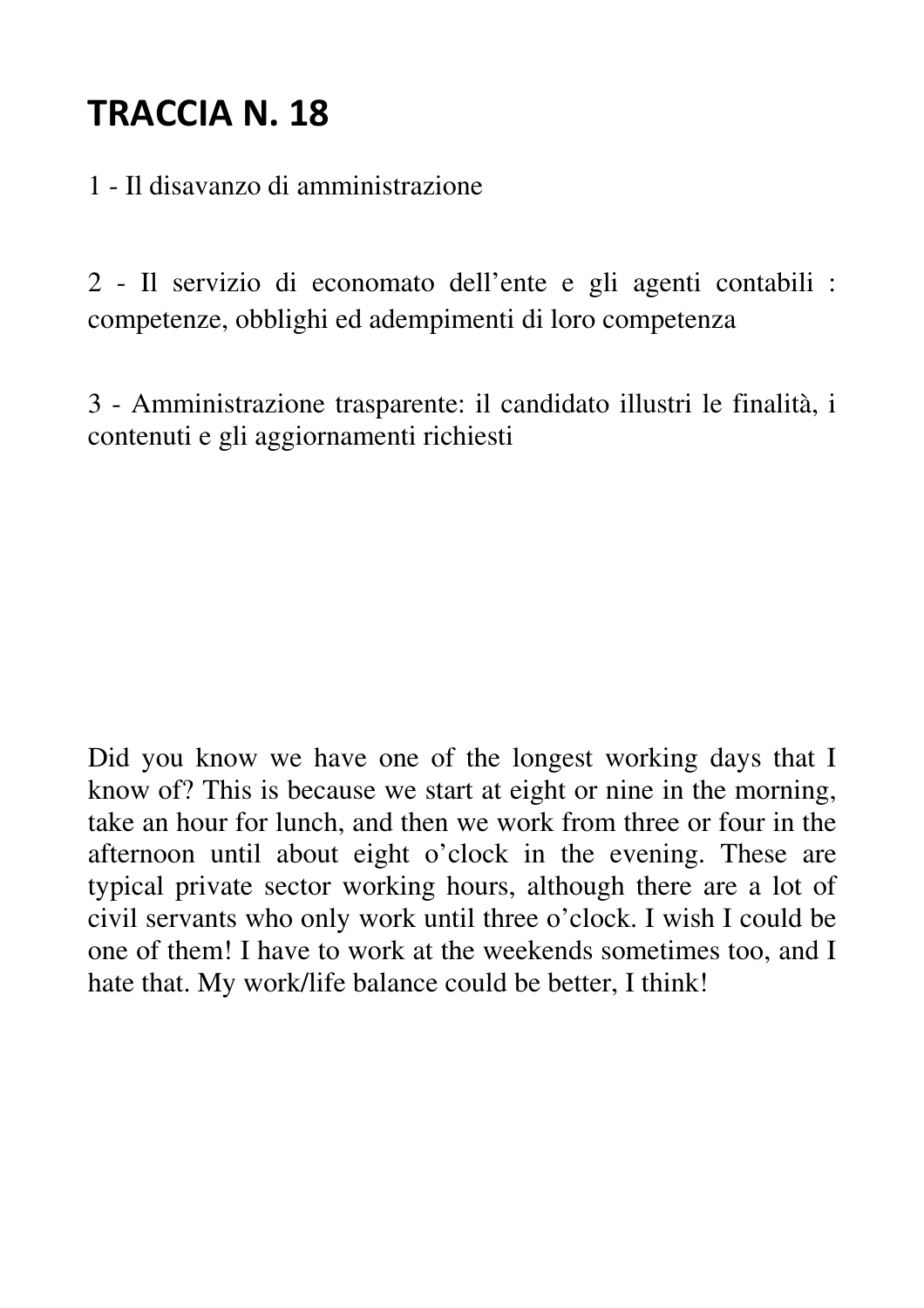1 - A causa di un violento temporale due alberi all'interno di un'area del comune sono caduti. E' necessario procedere con urgenza alla messa in sicurezza dell'area. Il responsabile LL.PP non ha fondi sufficienti per la copertura della spesa, come può procedere.

2 - Il candidato illustri i principali adempimenti contabili e le relative scadenze

3 - Le determinazioni

My pet is a tarantula. His name is Enrique and he's two years old. Tarantulas are great pets. They are small, quiet and clean and most are quite gentle. But you must be careful when you pick them up because you can hurt them. Tarantulas don't need a big tank to live in, but it needs to be warm. Tarantulas eat insects and I give Enrique one or two crickets a week. Some of my friends don't like Enrique because they are scared of spiders, but I like his hairy body and big legs. He's a unique and interesting pet.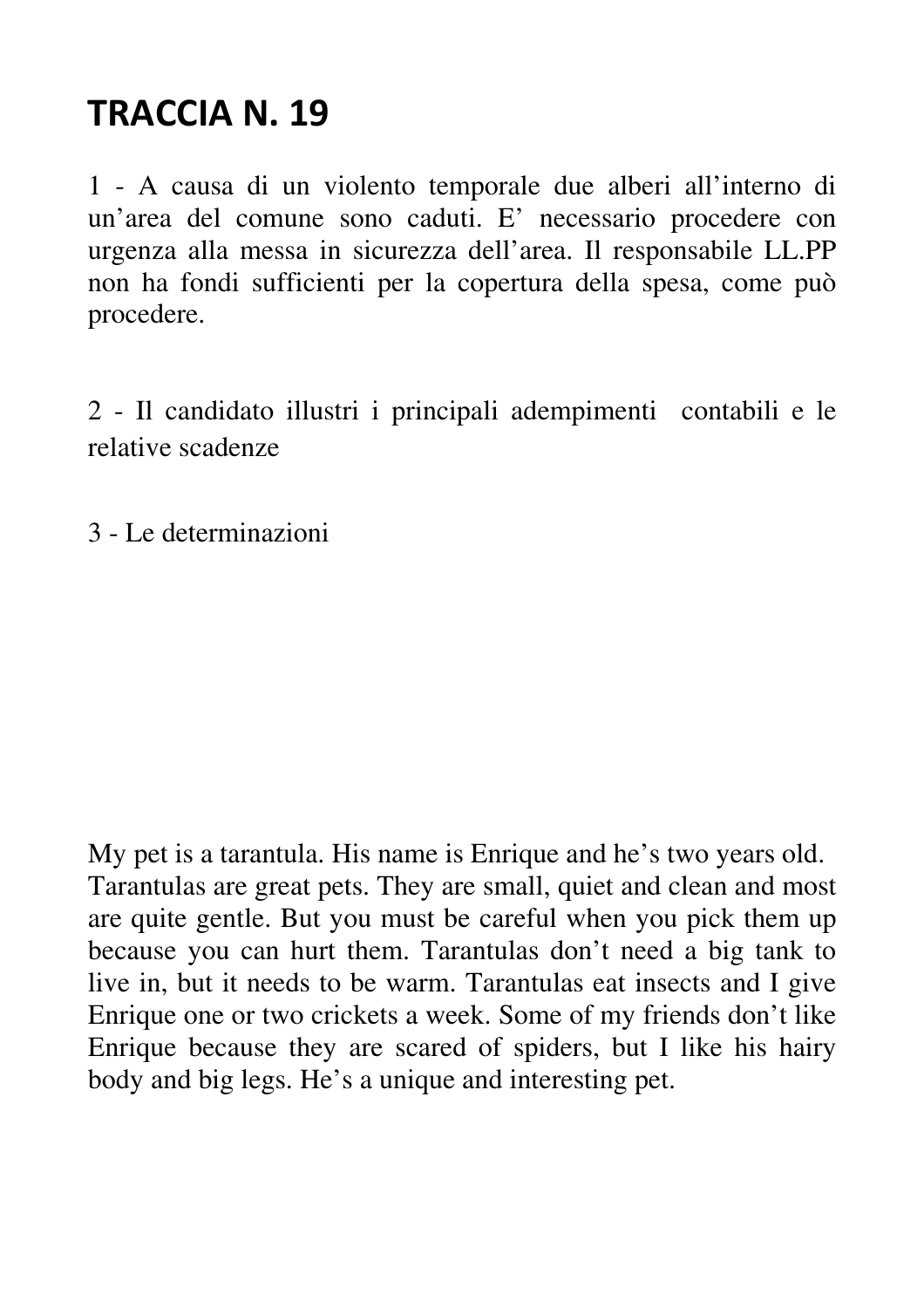1 - Il candidato parli delle fasi dell'entrata ed imposti un atto di accertamento a propria scelta indicandone le motivazioni

2 - Il candidato illustri le tipologie di fondi iscrivibili nel bilancio di previsione

3 - L'iter di approvazione delle delibere e la relativa pubblicazione

Deepika Kurup is a young American scientist who invented a new water purification system when she was 14 years old. On a visit to India, she saw children drinking dirty water and this made her feel sad. When she returned home, she started working immediately on a solution to the problem. She developed a low-cost method to clean water using solar power which can stop the bacteria that grows in waste water. It was a success, and in 2012 she won the Young Scientist Challenge Award for her invention.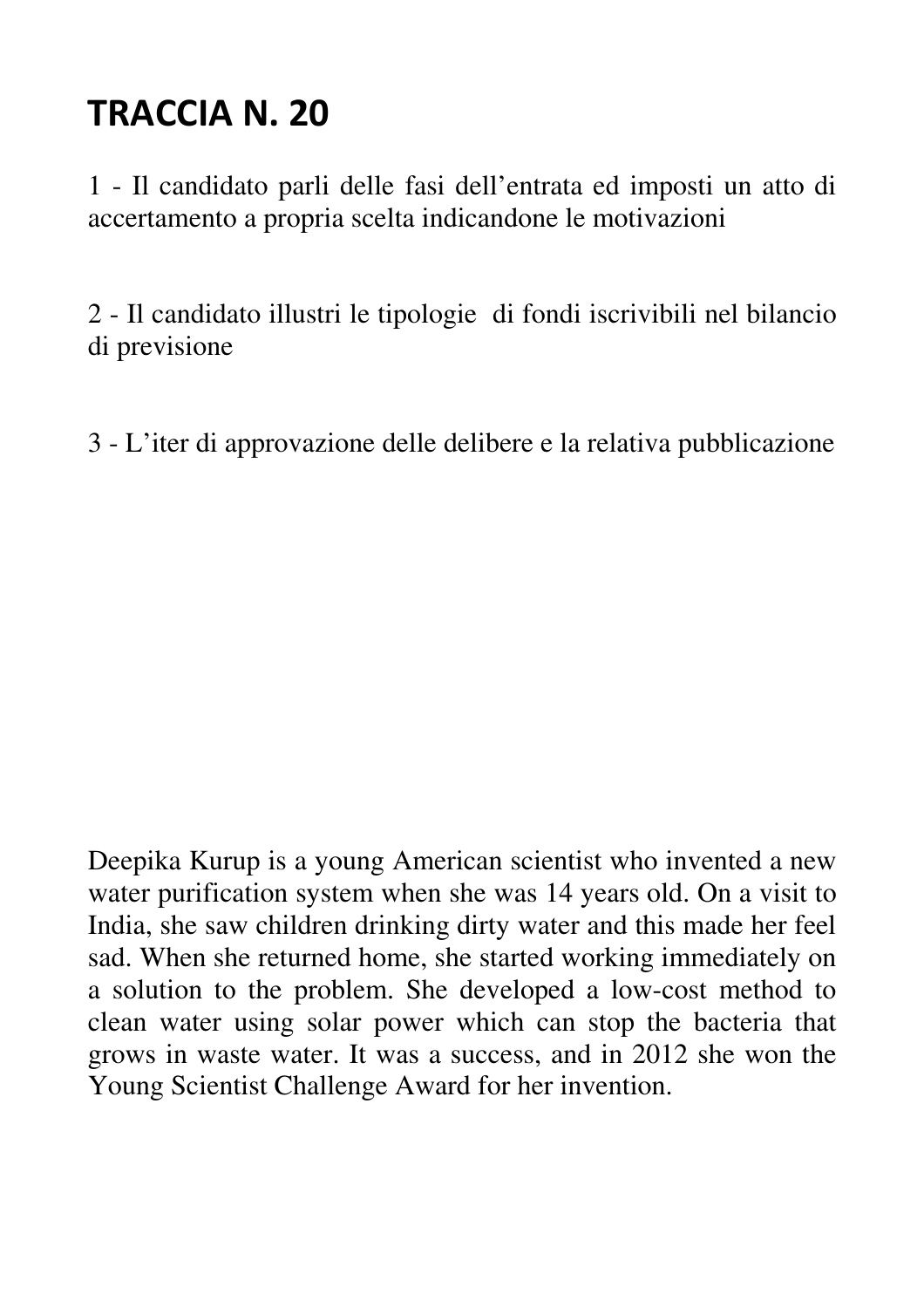1 - Cosa succede se il contratto decentrato integrativo per la destinazione dei fondi destinati al trattamento accessorio del personale non viene sottoscritto entro il 31 dicembre ?

2 - L'esercizio provvisorio la gestione provvisoria

3 - Diritti e doveri del dipendente pubblico

When she was 16 years old, Elif Bilgin from Istanbul discovered an innovative new way to use banana peels. She created a new bio-plastic with them. How amazing is that? Elif wanted to invent a new type of plastic that causes less pollution than the traditional petroleumbased plastics. She worked for two years to design a new product that uses the skins of bananas because she realised the starch and cellulose in the banana peel creates plastic. Her environmentally-friendly bio-plastic won the 2013 Science in Action award.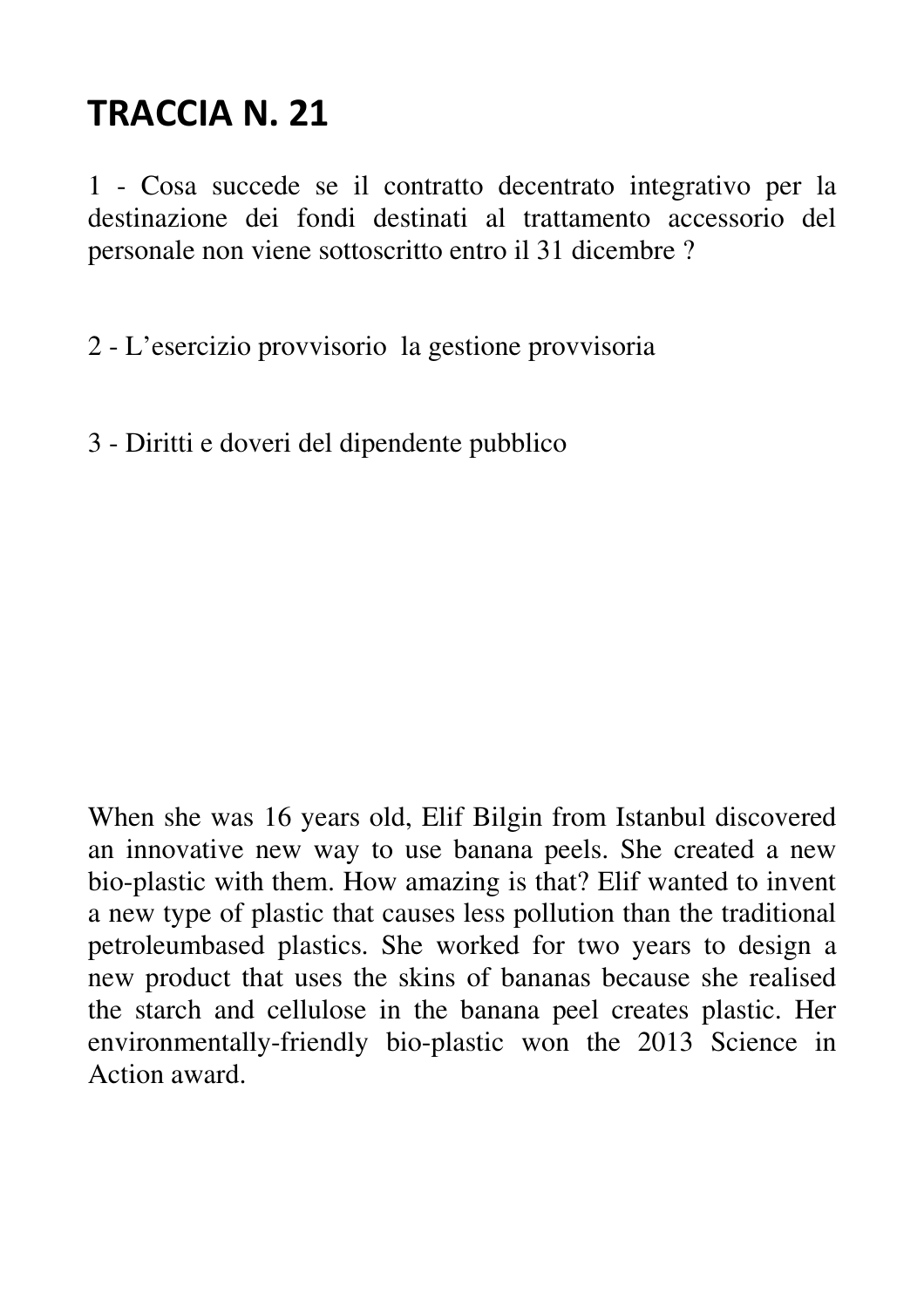1 - A seguito di scorrimento di graduatoria il Ministero dell'Interno inaspettatamente ha concesso all'Ente un contributo a fondo perso per la realizzazione di interventi di manutenzione straordinaria alla scuola dell'infanzia. Le somme non sono a bilancio come si deve procedere. Il candidato indichi in maniera chiara anche l'allocazione a bilancio delle stesse.

2 - Il fondo crediti di dubbia esigibilità a rendiconto

3 - Il programma di mandato: contenuti, approvazione ed eventuali adempimenti a cura degli uffici comunali

#### The Hobbit House

The grass on the roof insulates the building, keeping it warm in winter and cool in summer. The roof has features such as solar panels to provide energy and skylights to bring in natural daylight too. There's a living room, a bedroom, a bathroom and a kitchen with a fridge that keeps cool, thanks to a supply of cold air from under the house. The building is a really impressive structure and its design is very good for the environment because it causes hardly any pollution.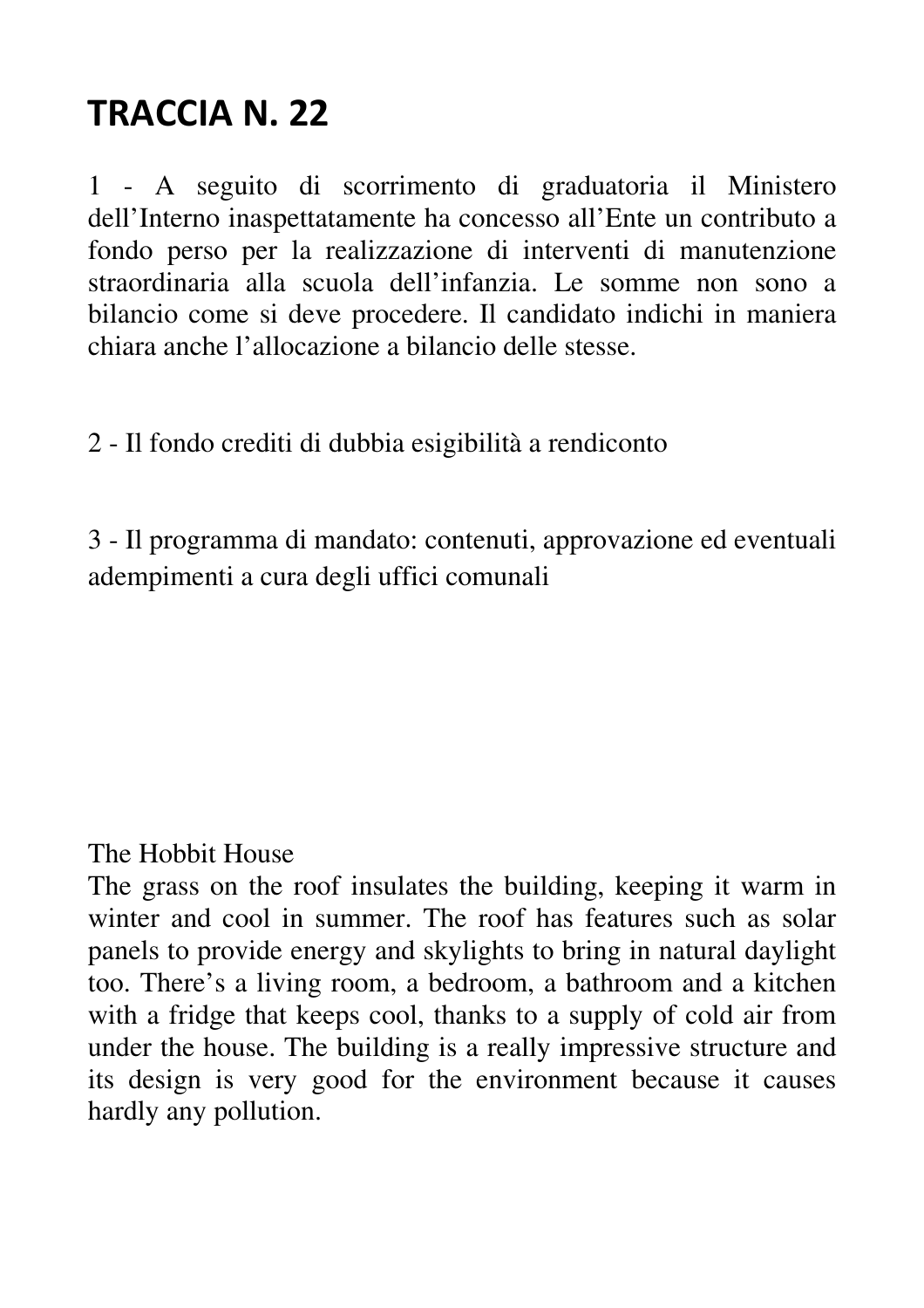1 - Il candidato parli delle fasi della spesa ed imposti un atto di liquidazione a propria scelta indicandone le motivazioni

2 - Con quale documento si determina l'avanzo di amministrazione. Il candidato illustri successivamente in maniera dettagliata la composizione dell'avanzo di amministrazione.

3 - Il responsabile per la trasparenza e anticorruzione

I've got two chinchillas. They are really cute, with their big, dark eyes and soft grey fur. Chinchillas are easy to look after because they are clean and quiet. You can't really play with a chinchilla, but mine are very curious and they like to sit on me. Chinchillas need a place to run and jump: they love jumping and can jump over one metre! They aren't big animals, they are around 30 cm long, but they need a big cage.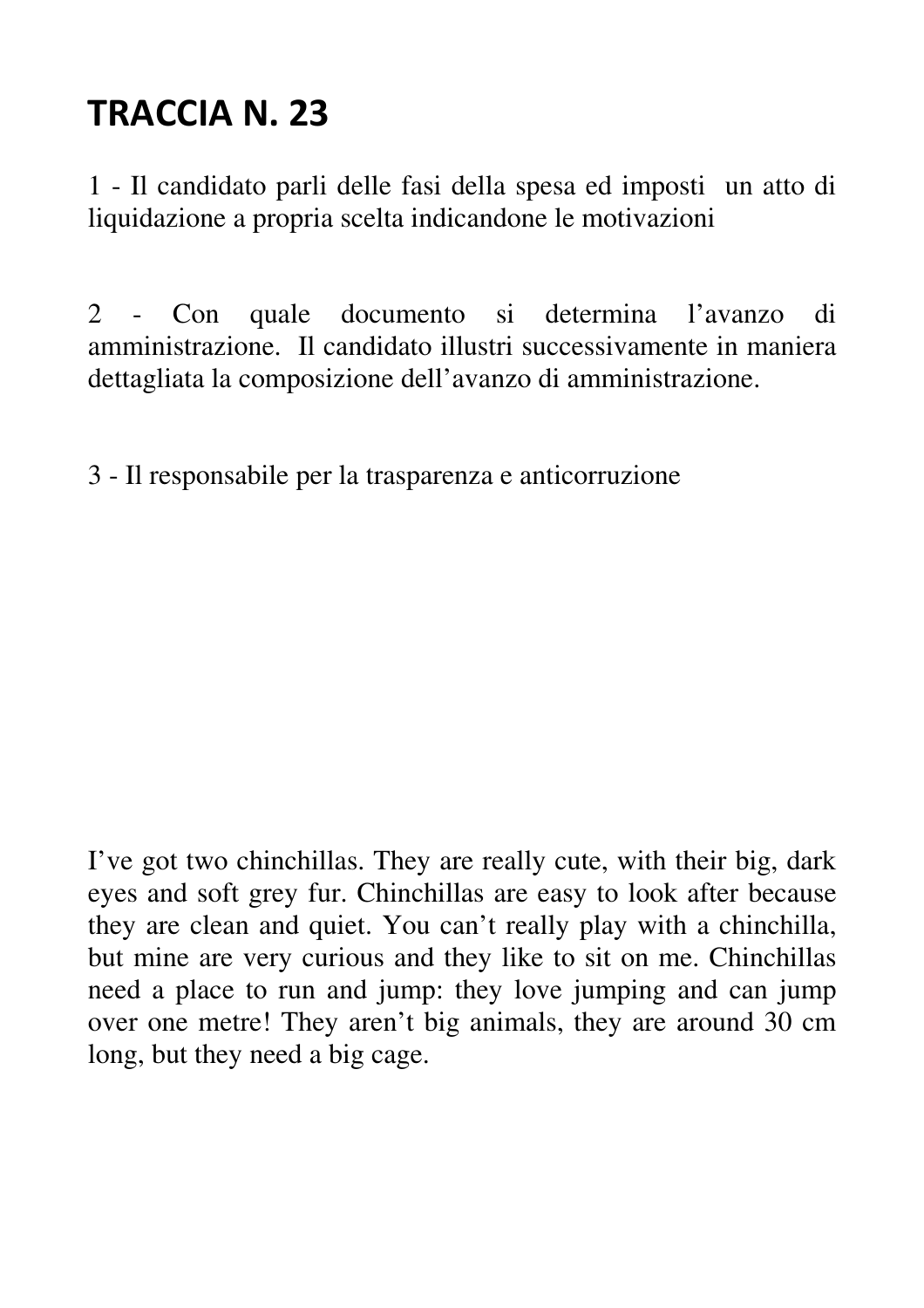- 1 La nota integrativa al bilancio di previsione
- 2 Il candidato tratti del bilancio consolidato dell'ente
- 3 Il funzionario responsabile del servizio economico finanziario

I've got a crested gecko called Dawn. She's green and I think she's beautiful. Geckos are one of the easiest lizards to have as a pet. They are small and they are very friendly. Geckos grow to around 17– 20 cm long. They are nocturnal, and can be noisy at night, so Dawn doesn't live in my bedroom. She has a home called a vivarium with a special light and some plants in it. I buy special reptile food for her but she also likes to eat small insects.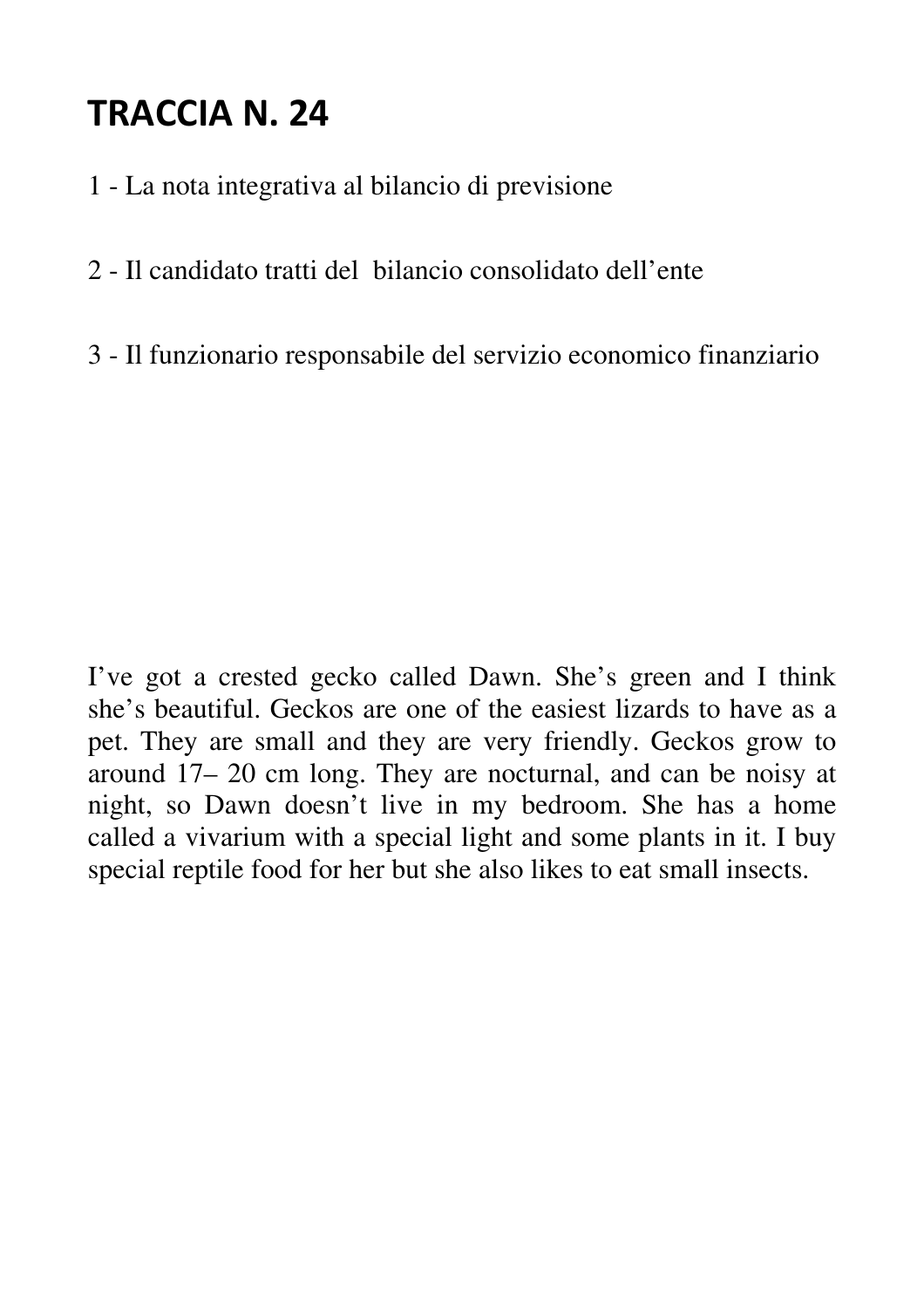1 - Il candidato illustri in maniera completa il mandato di pagamento e completi l'esposizione con un caso concreto per il pagamento di una fattura di consumi di energia elettrica del campo sportivo.

- 2 Il candidato illustri il PEG
- 3 L'avvio del procedimento amministrativo

Life at the bottom of the sea

For many years, scientists believed that there was no life in the ocean below 540 m. Conditions in the deepest part of the ocean are very challenging, and it's hard to see how they can support life. There is very little oxygen and light, and that means food is hard to find. And in the 'hadal zone' at 11,000 m, the pressure is one ton per cm2. But now, new research is revealing that the deep ocean is actually a world inhabited by amazing creatures.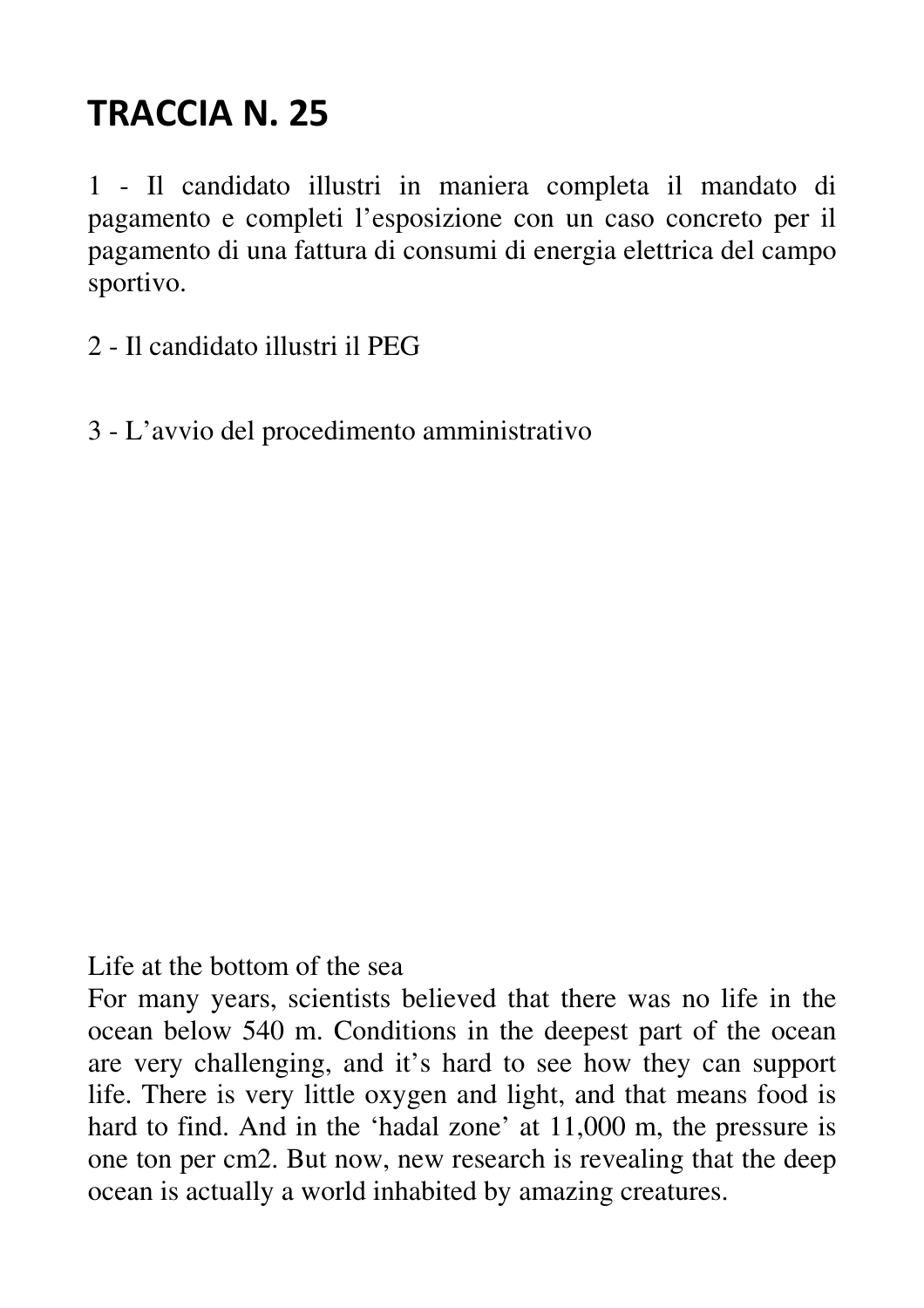1 - Impostare una generica variazione di bilancio afferente la parte investimenti sia di entrata che di spesa

2 - Gli strumenti della programmazione del Comune

3 - Il candidato illustri i controlli interni di cui all'art. 147 del tuel

The eco-friendly school

Solar panels heat the water in the bathrooms and canteen, and a wind turbine provides electricity. The roof is covered in plants that provide insulation and it's also a living classroom for pupils to study the natural habitat of insects in biology lessons. The school is always thinking of new ways to be ecofriendly: it has toilets that flush rainwater, sinks made from recycled plastic yoghurt pots and desks made of drainpipes! It's important to be green for our future, and it's often the small changes that make a big difference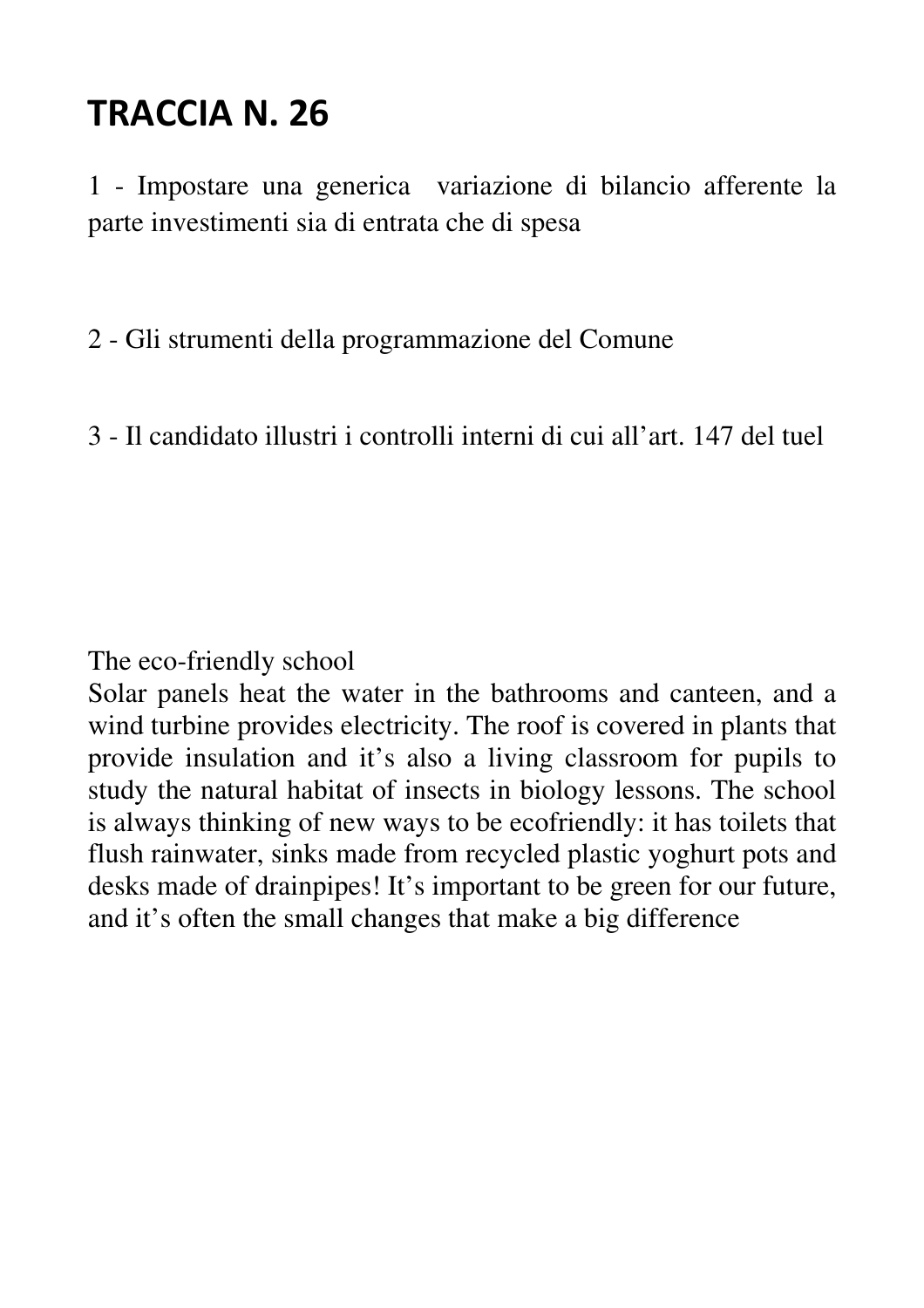1 - La relazione della Giunta sulla gestione

2 - Il candidato dopo aver brevemente elencato le fasi della spesa, esamini in maniera esaustiva la prima fase.

3 - La responsabilità patrimoniale e disciplinare del dipendente pubblico

London is a city destination where you can do lots of sightseeing, go shopping in the most posh and fashionable markets and warehouses in the world and try amazing food. The capital of the UK is one of the most popular city for tourists in the world. London is a destination to visit over and over again. A lifetime is not enough to discover everything about this fabulous and cosmopolitan English city!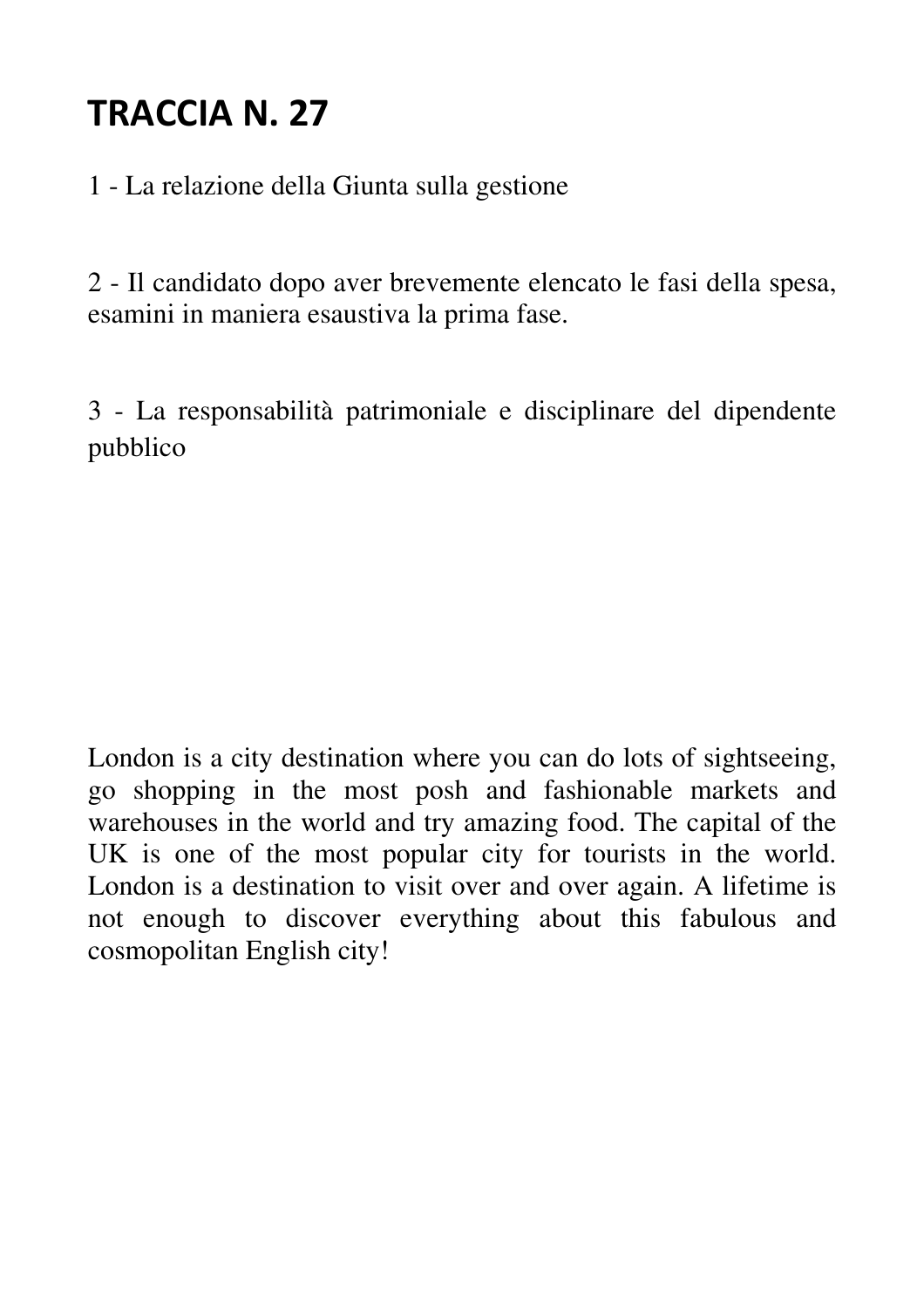1 - Il candidato illustri in maniera completa l'ordinativo d'incasso e completi l'esposizione con un caso concreto relativo alla regolarizzazione di un'entrata per addizionale comunale

2 - Le modalità di finanziamento delle spese d'investimento

3 - Il candidato illustri i controlli di cui all'art. 147-bis (controllo di regolarità amministrativa contabile) 147-ter (controllo strategico) e 147-quater (controllo sulle società partecipate non quotate)

Most of us think that we choose our friends based on factors like common interests, similar backgrounds and enjoying each other's company, but Dr Palmer's book opens up a whole new way of understanding friendship. And shows us that non-verbal communication is clearly significant in making new friends. Her research also reveals that some people have an open body language and use gesture and touch to make us feel more relaxed.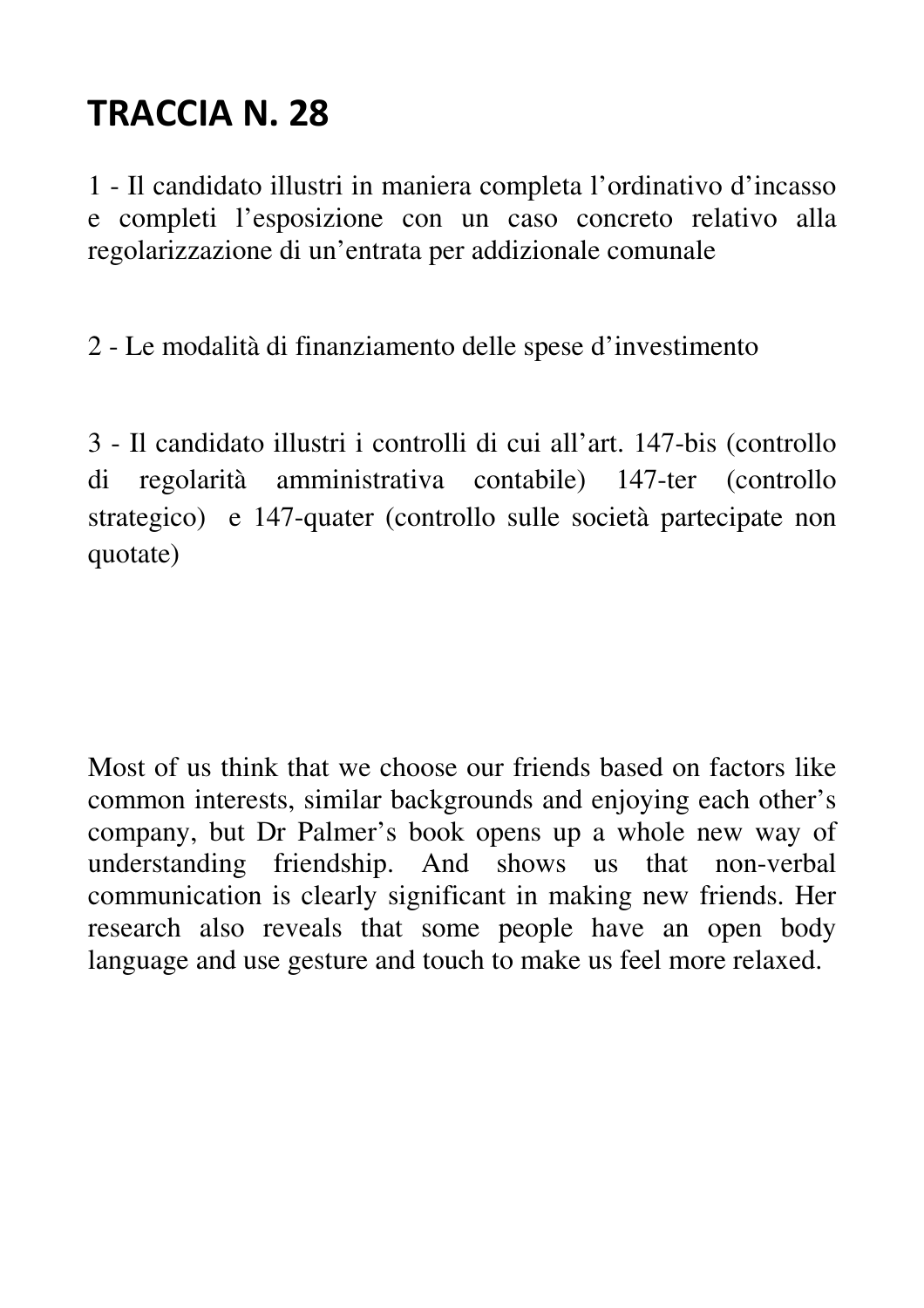1 - Come si determina il fondo di cassa eventuali controlli collegati alla cassa che il candidato farebbe in corso di gestione e cosa farebbe in caso di cassa negativa

2 - Residui presupposti utilità significato

3 - Il responsabile del procedimento

Japan is exotic and culturally fascinating for many visitors. Last year, it was the fastest growing travel destination in the world, with a 24% increase in tourism. At the beginning of the decade, the number of visitors fell a little because of an earthquake and a tsunami. However, in recent years a new focus on tourism promotion has helped to increase the number of international visitors.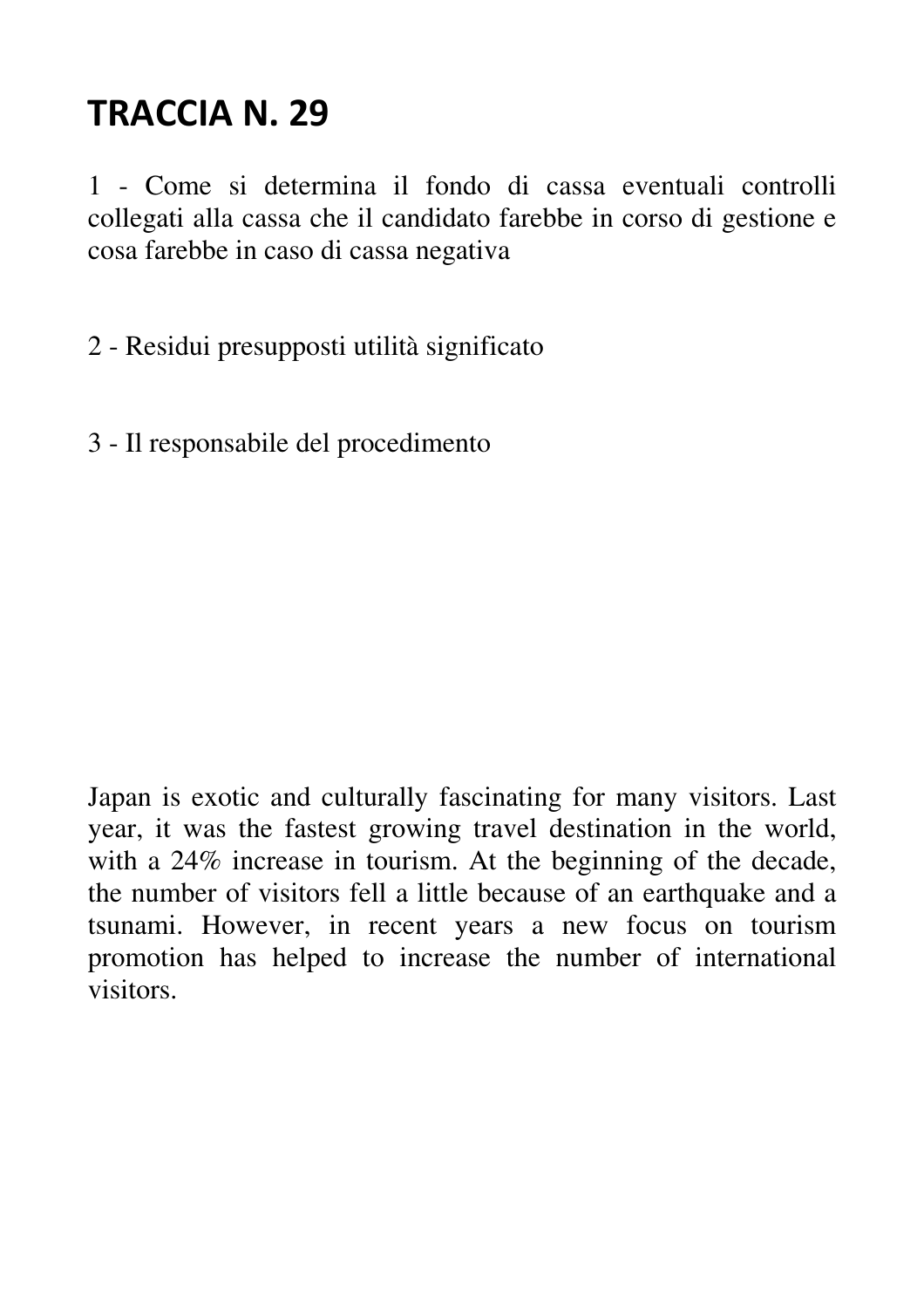1 - Le regole e le procedure per l'assunzione dei mutui

2 - Illustrare il risultato di amministrazione: come si determina e come si utilizza

3 - I controlli esterni sulla gestione dell'ente (art. 148 e 148 bis del TUEL 267/2000)

A team of scientists recently investigated the ocean off the coast of Japan. They discovered that there is an incredible range of life in the deepest ocean water. These animals adapted to their habitat over many millions of years, and developed clever ways of surviving in a hostile environment. Most of the animals of the deep are little studied or even unknown. In nature, however, "useful" is not synonymous with "beautiful" and these animals are a living demonstration of this.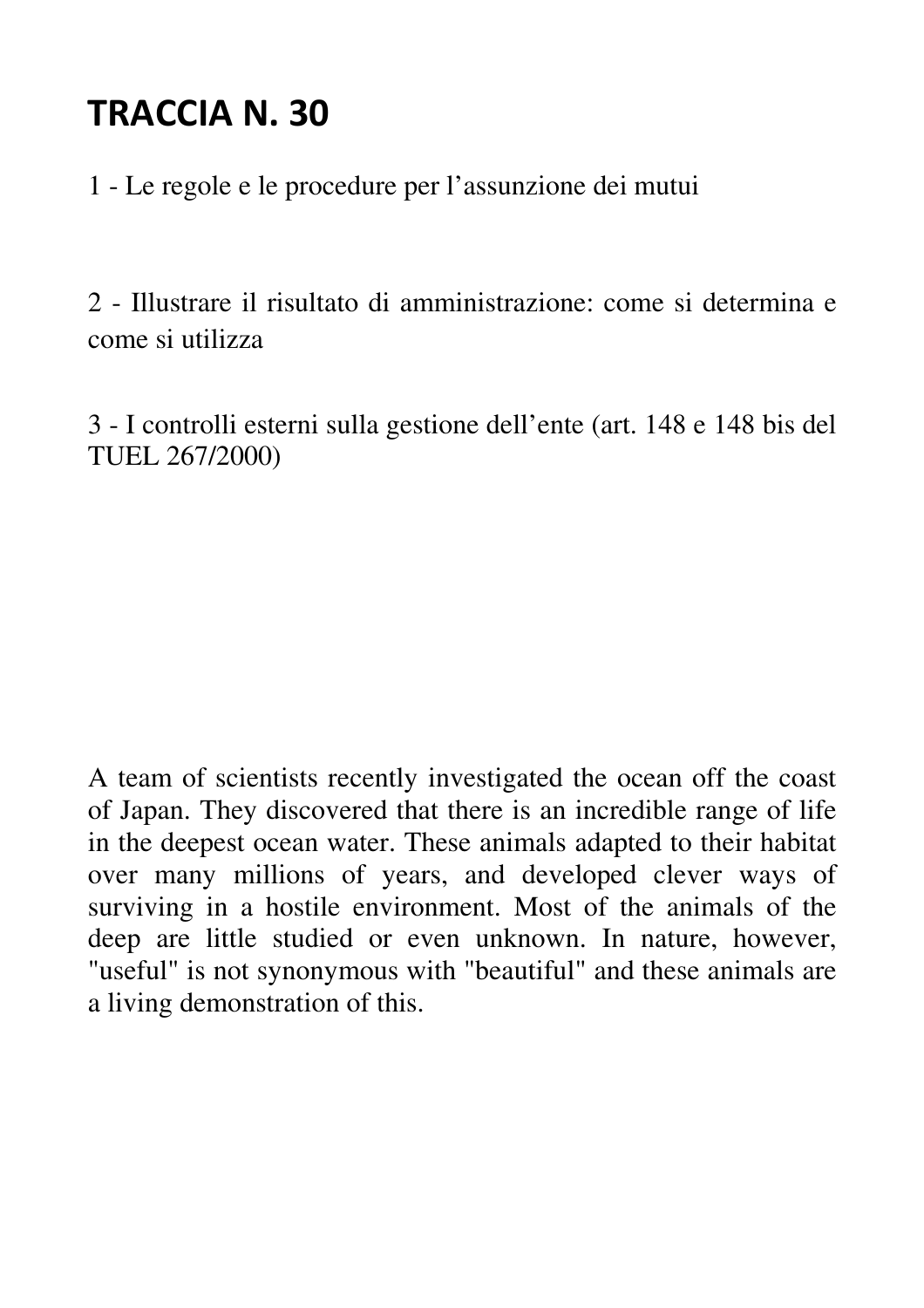1 - Dal giornale di cassa del Tesoriere si evince che il sig. XY ha effettuato un bonifico a favore del Comune di € 10.000,00 quale canone di locazione per i locali di proprietà dell'ente da lui occupati. Quali atti propedeutici sono stati necessari per far si che il sig. XY abbia versato a favore dell'ente una somma, quale altro atto deve essere predisposto per registrare tale movimento nel bilancio? Di chi è la competenza di questi atti?

2- Il candidato illustri i principi su cui si fonda il bilancio dell'ente locale

3 - La conferenza di servizi ai sensi della Legge 241/90

The Cape Verde islands off the west coast of Africa are becoming a popular package holiday destination for tourists, thanks to their warm climate and a recent growth in development, with many new hotels and airports. Cape Verde dues its name to the Portuguese, who named it this way for the Senegalese peninsula of Cap Verd, the western most point of Africa. The island of Sal, with its beach called Santa Maria, is particularly popular with surfers.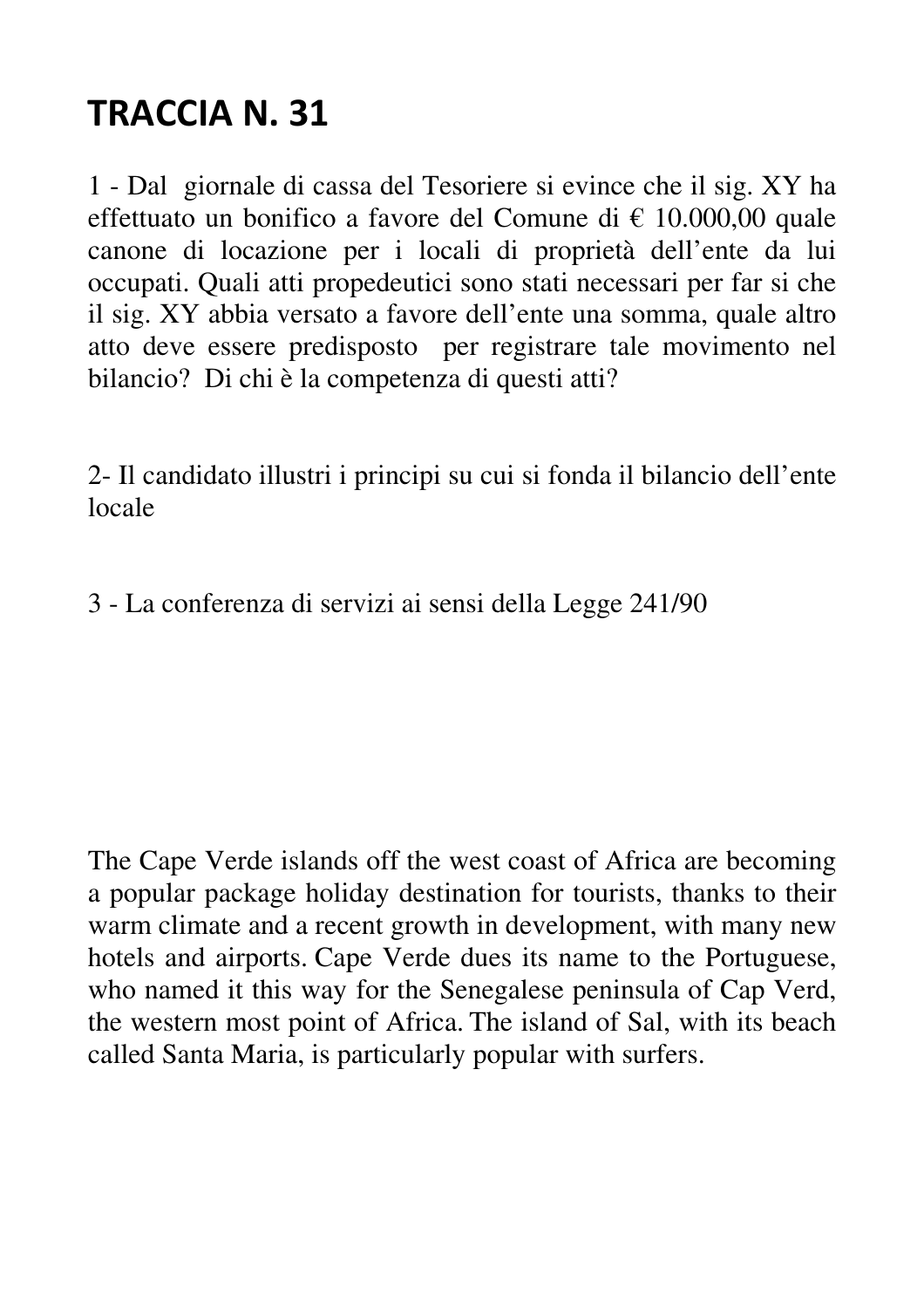1 - Illustrare come è formato l'avanzo di amministrazione ed impostare una variazione di bilancio che ne preveda l'utilizzo tenendo in considerazione che l'ente è in anticipazione di tesoreria

2- Il controllo di gestione

3 - Il revisore dei conti: nomina, ruolo e competenze

I'm 15 years old and I live on the island of La Gomera. I speak a local language called Silbo. I've spoken Silbo since I was at primary school. Although it isn't really a language which we speak, it's a language that's made up of whistle sounds! On my island, people have used Silbo for hundreds of years because whistling was a useful way for the islanders to communicate with each other across the hills and valleys.